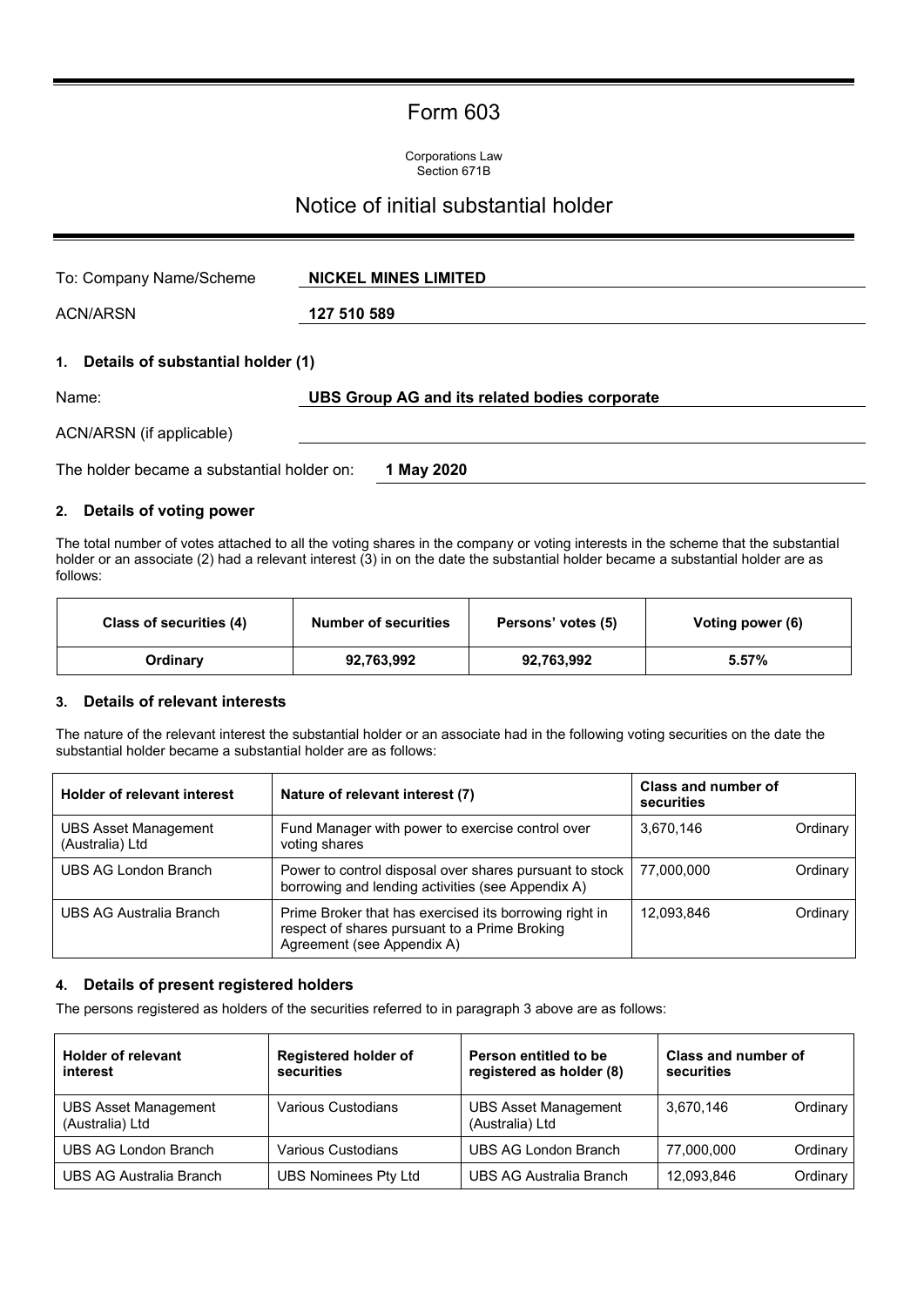# **5. Consideration**

The consideration paid for each relevant interest referred to in paragraph 3 above, and acquired in the four months prior to the day that the substantial holder became a substantial holder is as follows:

| <b>Holder of relevant interest</b> | Date of acquisition | <b>Consideration (9)</b> |          | <b>Class and number</b><br>of securities |
|------------------------------------|---------------------|--------------------------|----------|------------------------------------------|
|                                    |                     | Cash                     | Non-cash |                                          |
| Please see Appendix B.             |                     |                          |          |                                          |

#### **6. Associates**

The reasons the persons named in paragraph 3 above are associates of the substantial holder are as follows:

| Name and ACN/ ARSN (if applicable)   | Nature of association  |
|--------------------------------------|------------------------|
| UBS Asset Management (Australia) Ltd | Related body corporate |
| UBS AG London Branch                 | Related body corporate |
| UBS AG Australia Branch              | Related body corporate |
| UBS Nominees Pty Ltd                 | Related body corporate |

#### **7. Addresses**

The addresses of persons named in this form are as follows:

| <b>Name</b>                          | Addresses                                                    |
|--------------------------------------|--------------------------------------------------------------|
| UBS Asset Management (Australia) Ltd | Level 16, Chifley Tower, 2 Chifley Square, Sydney, Australia |
| UBS AG London Branch                 | 5 Broadgate, London, United Kingdom                          |
| UBS AG, Australia Branch             | Level 16, Chifley Tower, 2 Chifley Square, Sydney, Australia |
| UBS Nominees Pty Ltd                 | Level 16, Chifley Tower, 2 Chifley Square, Sydney, Australia |

#### **SIGNATURE**

|             | Print Name: Andrew Costley                                                                                                                                                                                                                                                                                                                                      | Capacity: | Authorised signatory |
|-------------|-----------------------------------------------------------------------------------------------------------------------------------------------------------------------------------------------------------------------------------------------------------------------------------------------------------------------------------------------------------------|-----------|----------------------|
|             | $Sign Here: \triangle . \n \n \begin{picture}(120,110) \put(0,0){\line(0,1){10}} \put(15,0){\line(0,1){10}} \put(15,0){\line(0,1){10}} \put(15,0){\line(0,1){10}} \put(15,0){\line(0,1){10}} \put(15,0){\line(0,1){10}} \put(15,0){\line(0,1){10}} \put(15,0){\line(0,1){10}} \put(15,0){\line(0,1){10}} \put(15,0){\line(0,1){10}} \put(15,0){\line(0,1){10}}$ | Date:     | 5 May 2020           |
| Print Name: | Joanne Chan                                                                                                                                                                                                                                                                                                                                                     | Capacity: | Authorised signatory |
| Sign Here:  | ht.                                                                                                                                                                                                                                                                                                                                                             | Date:     | 5 May 2020           |

Contact details for this notice:

-------------------------------------------------------------- Andrew Costley Group Compliance, Regulatory & Governance (T) + 852 3712 3707

--------------------------------------------------------------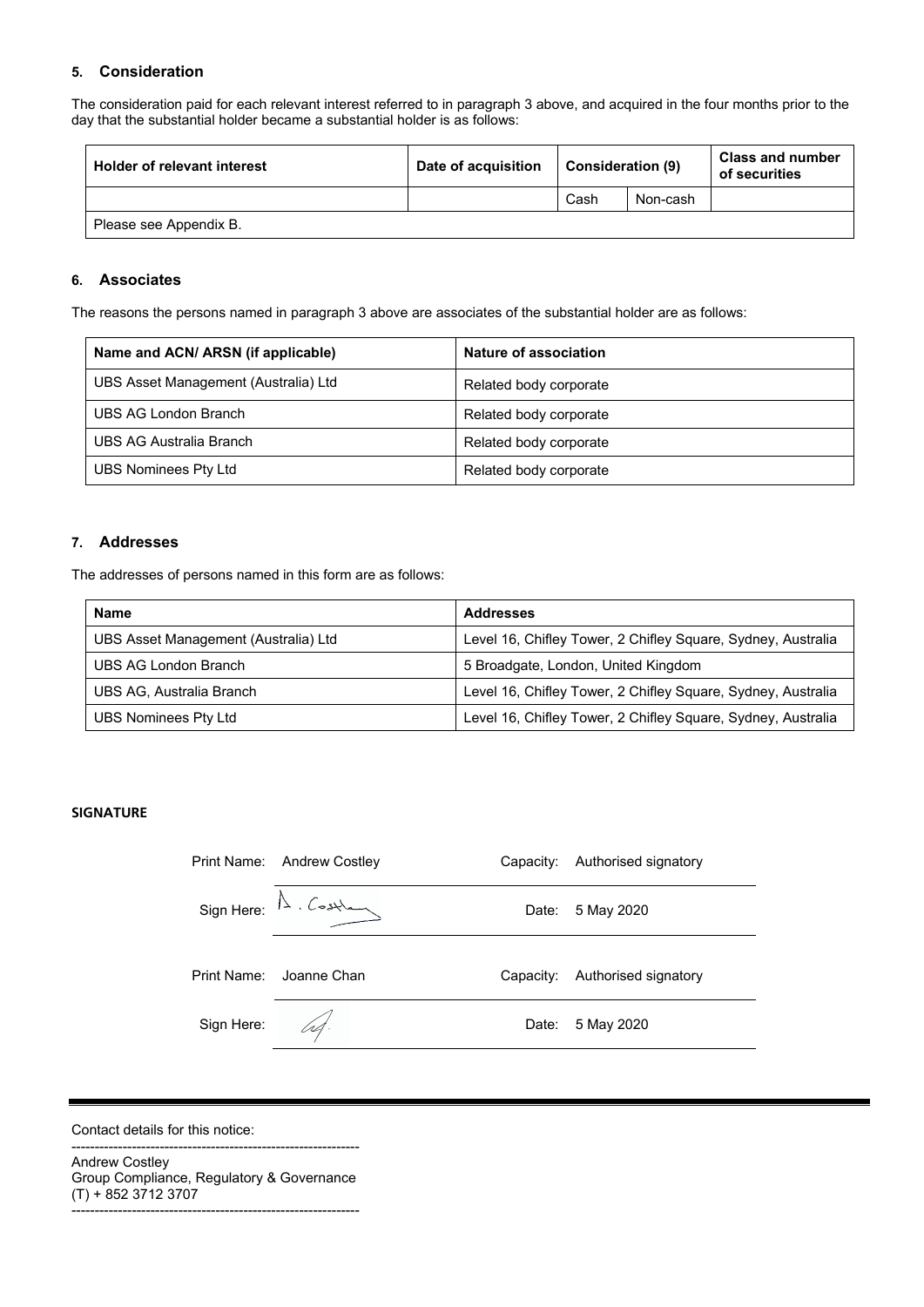# **Appendix A**

| <b>Holder of relevant interest</b>                   | <b>UBS AG, London Branch</b>                                                                                                                                                                                                                                                                                                   | <b>UBS AG, Australia Branch</b>                                                                                                                                                                                                                                                                                                |
|------------------------------------------------------|--------------------------------------------------------------------------------------------------------------------------------------------------------------------------------------------------------------------------------------------------------------------------------------------------------------------------------|--------------------------------------------------------------------------------------------------------------------------------------------------------------------------------------------------------------------------------------------------------------------------------------------------------------------------------|
| Type of agreement                                    | Securities Lending Agreement                                                                                                                                                                                                                                                                                                   | Prime Brokerage Agreement                                                                                                                                                                                                                                                                                                      |
| <b>Parties to agreement</b>                          | (i) UBS AG, London Branch ("UBS<br>AG "                                                                                                                                                                                                                                                                                        | (i) UBS AG, Australia Branch<br>("UBS AG")                                                                                                                                                                                                                                                                                     |
|                                                      | (ii) Client (Please refer to Appendix<br>$A-1.$ )                                                                                                                                                                                                                                                                              | (ii) Client (Please refer to Appendix<br>$A-1.$                                                                                                                                                                                                                                                                                |
| <b>Transfer date</b>                                 | Please refer to Appendix A-1.                                                                                                                                                                                                                                                                                                  | Please refer to Appendix A-1.                                                                                                                                                                                                                                                                                                  |
| Holder of voting rights                              | <b>UBS AG</b>                                                                                                                                                                                                                                                                                                                  | UBS AG                                                                                                                                                                                                                                                                                                                         |
| Are there any restrictions on<br>voting rights?      | Please refer to the details below.                                                                                                                                                                                                                                                                                             | Please refer to the details below.                                                                                                                                                                                                                                                                                             |
| If yes, detail                                       | Since all right and title in the<br>securities passes to the transferee<br>(i.e. UBS AG), the transferee has<br>the right to vote. However, in<br>certain circumstances, the<br>transferee may seek to arrange for<br>voting rights to be exercised in<br>accordance with the instructions of<br>the transferor (i.e. Client). | Since all right and title in the<br>securities passes to the transferee<br>(i.e. UBS AG), the transferee has<br>the right to vote. However, in<br>certain circumstances, the<br>transferee may seek to arrange for<br>voting rights to be exercised in<br>accordance with the instructions of<br>the transferor (i.e. Client). |
| Scheduled return date (if any)                       | None.                                                                                                                                                                                                                                                                                                                          | None, subject to the terms of the<br>relevant loan.                                                                                                                                                                                                                                                                            |
| Does the borrower have the right<br>to return early? | Yes.                                                                                                                                                                                                                                                                                                                           | Yes.                                                                                                                                                                                                                                                                                                                           |
| If yes, detail                                       | The borrower (i.e. UBS AG) has the<br>right to return at its discretion<br>subject to the terms of the relevant<br>loan.                                                                                                                                                                                                       | The borrower (i.e. UBS AG) has the<br>right to return at its discretion.                                                                                                                                                                                                                                                       |
| Does the lender have the right to<br>recall early?   | Yes.                                                                                                                                                                                                                                                                                                                           | Yes.                                                                                                                                                                                                                                                                                                                           |
| If yes, detail                                       | The lender (i.e. Client) can recall at<br>its request subject to compliance<br>with margin requirements and the<br>terms of the relevant loan.                                                                                                                                                                                 | The lender (i.e. Client) can recall at<br>its request subject to compliance<br>with margin requirements and the<br>terms of the relevant loan.                                                                                                                                                                                 |
| Will the securities be returned on<br>settlement?    | Yes.                                                                                                                                                                                                                                                                                                                           | Yes.                                                                                                                                                                                                                                                                                                                           |
| If yes, detail any exceptions                        | None.                                                                                                                                                                                                                                                                                                                          | None.                                                                                                                                                                                                                                                                                                                          |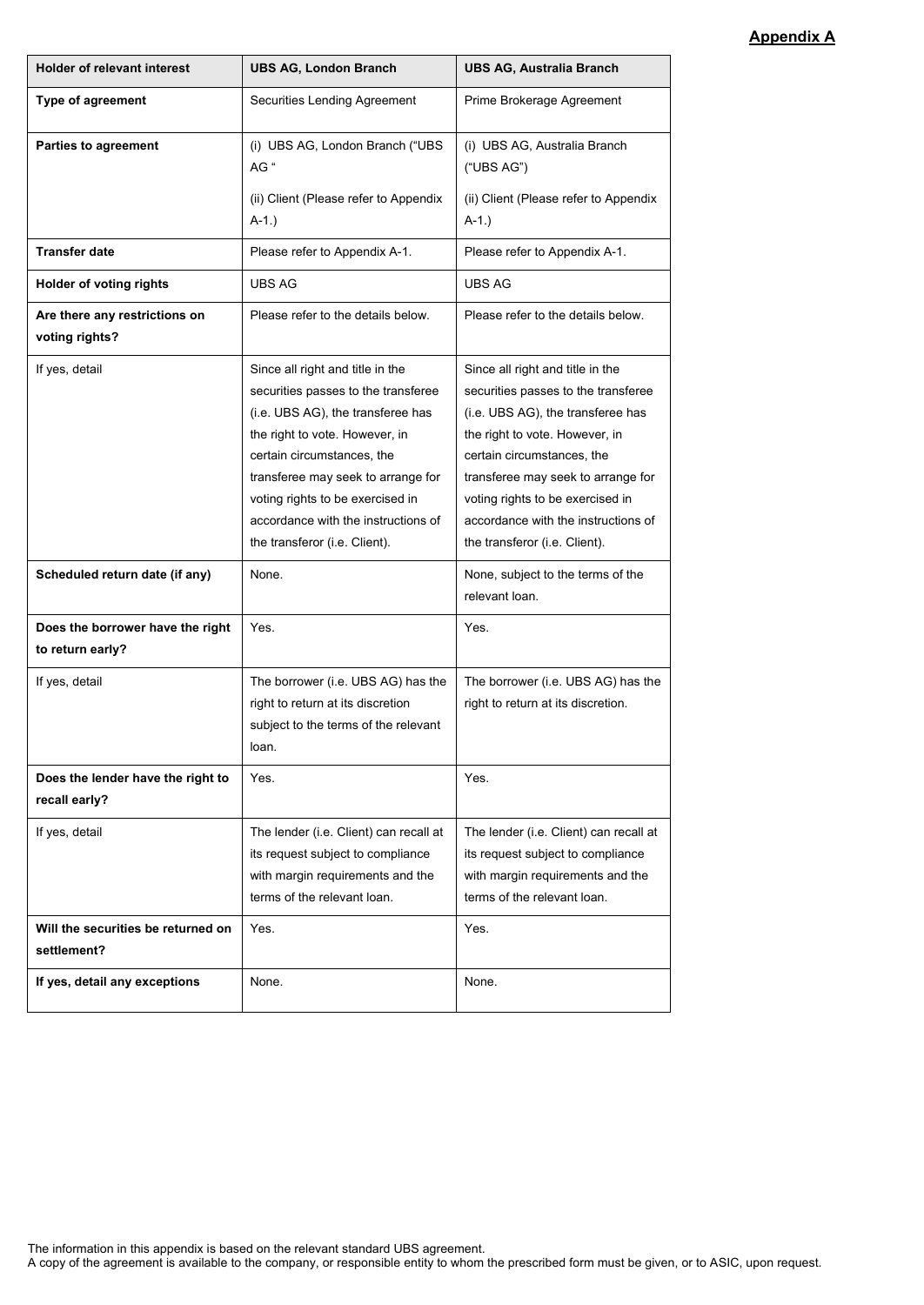# **Securities Lending Agreement - UBS AG London Branch**

| <b>Parties to agreement</b> |       | <b>Transfer date</b> |
|-----------------------------|-------|----------------------|
| UBS AG Australia Branch     | (i)   | 19 March 2020        |
|                             | (ii)  | 8 April 2020         |
| UBS AG London Branch        | (iii) | 19 March 2020        |
|                             | (iv)  | 9 April 2020         |

# **Prime Brokerage Agreement - UBS AG, Australia Branch**

| <b>Parties to agreement</b>                                                       |      | <b>Transfer date</b> |
|-----------------------------------------------------------------------------------|------|----------------------|
| Blue Lake Partners Pty Limited ACN 131 637 440                                    | (i)  | 20 March 2020        |
| Regal Funds Management Pty Limited as Trustee of the Regal Australian Small       | (i)  | 13 March 2020        |
| <b>Companies Fund</b>                                                             | (ii) | 20 March 2020        |
| Regal Funds Management Pty Ltd as trustee and manager of Atlantic Absolute Return | (i)  | 13 March 2020        |
| Fund                                                                              | (ii) | 20 March 2020        |
| Regal Funds Management Pty Limited as trustee and manager of Tasman Market        | (i)  | 13 March 2020        |
| Neutral Fund                                                                      | (ii) | 20 March 2020        |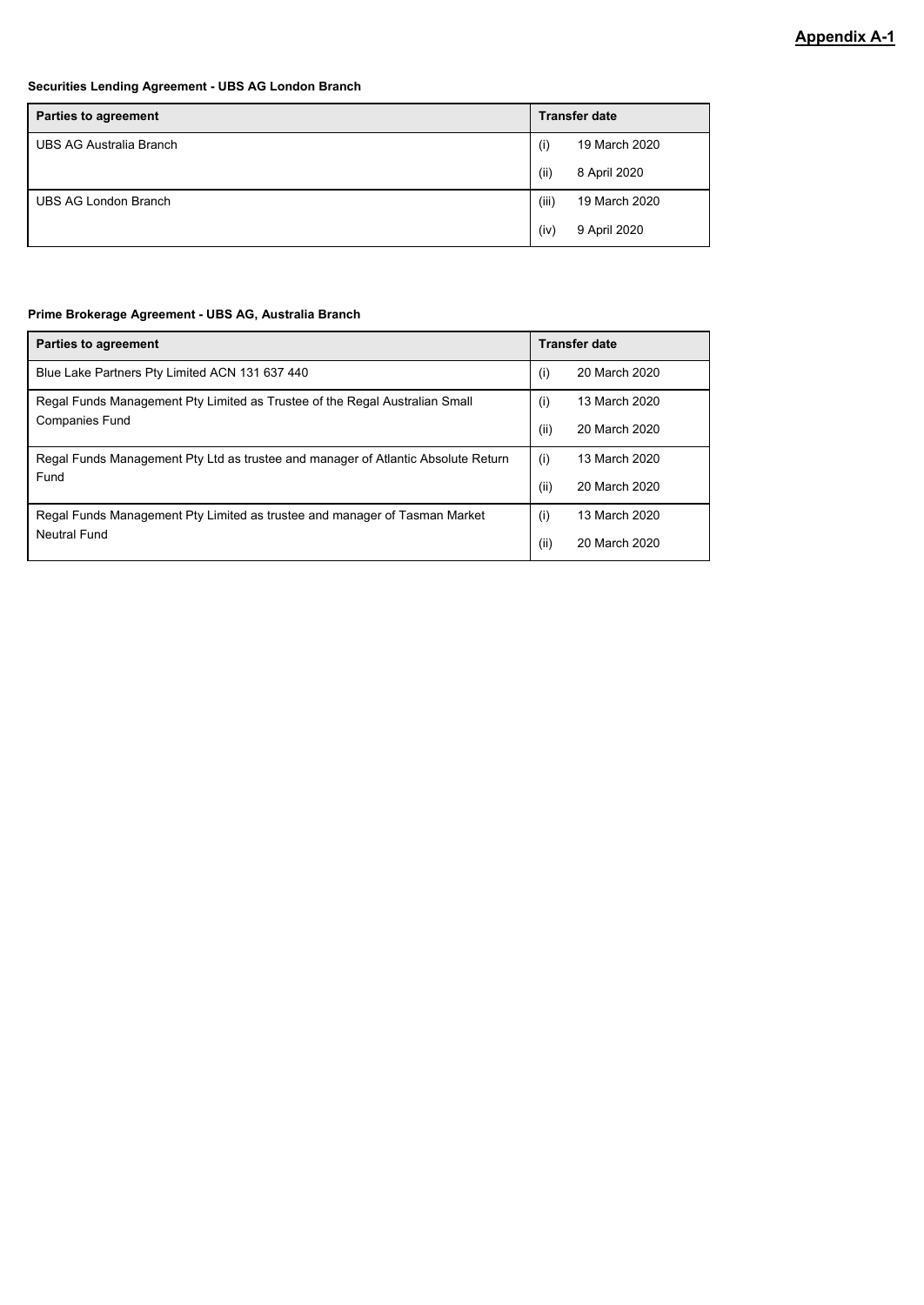| Date of   | Person whose relevant interest | <b>Nature of Change</b> | <b>Consideration given</b> | <b>Number of</b>   | <b>NIC- Appendix B</b><br><b>Class</b> |
|-----------|--------------------------------|-------------------------|----------------------------|--------------------|----------------------------------------|
| change    | changed                        |                         | in relation to change      | <b>securities</b>  |                                        |
| 02-Jan-20 | UBS AG London Branch           | Stock returned          | N/A                        | (650,000) Ordinary |                                        |
| 02-Jan-20 | UBS Securities Australia Ltd   | Buy                     | 8,986                      |                    | 13,920 Ordinary                        |
| 02-Jan-20 | UBS Securities Australia Ltd   | Sell                    | 1,717                      |                    | $(2,647)$ Ordinary                     |
| 02-Jan-20 | UBS Securities Australia Ltd   | Sell                    | 4,447                      |                    | (6,903) Ordinary                       |
|           | UBS Securities Australia Ltd   | Sell                    |                            |                    | (14,065) Ordinary                      |
| 02-Jan-20 |                                |                         | 9,099                      |                    |                                        |
| 02-Jan-20 | UBS Securities Australia Ltd   | Buy                     | 13,511                     |                    | 20,968 Ordinary                        |
| 02-Jan-20 | UBS Securities Australia Ltd   | Sell                    | 13,286                     |                    | (20,440) Ordinary                      |
| 02-Jan-20 | UBS Securities Australia Ltd   | Buy                     | 43,728                     | 67,337             | Ordinary                               |
| 02-Jan-20 | UBS Securities Australia Ltd   | Buy                     | 15,640                     |                    | 24,246 Ordinary                        |
| 02-Jan-20 | UBS Securities Australia Ltd   | Buy                     | 8,221                      |                    | 12,750 Ordinary                        |
| 02-Jan-20 | UBS Securities Australia Ltd   | Buy                     | 260                        | 401                | Ordinary                               |
| 02-Jan-20 | UBS Securities Australia Ltd   | Sell                    | 1,741                      |                    | (2,700) Ordinary                       |
| 03-Jan-20 | UBS Securities Australia Ltd   | Sell                    | 5,375                      |                    | (8,186) Ordinary                       |
| 03-Jan-20 | UBS Securities Australia Ltd   | Buy                     | 4,778                      |                    | 7,301 Ordinary                         |
| 03-Jan-20 | UBS Securities Australia Ltd   | Buy                     | 8,586                      |                    | 13,139 Ordinary                        |
| 03-Jan-20 | UBS Securities Australia Ltd   | Sell                    | 6,250                      |                    | (9,566) Ordinary                       |
| 03-Jan-20 | UBS Securities Australia Ltd   | Sell                    | 2,350                      |                    | $(3,573)$ Ordinary                     |
|           |                                |                         |                            |                    |                                        |
| 03-Jan-20 | UBS Securities Australia Ltd   | Buy                     | 24,295                     | 36,927             | Ordinary                               |
| 03-Jan-20 | UBS Securities Australia Ltd   | Sell                    | 13,965                     |                    | (21,293) Ordinary                      |
| 03-Jan-20 | UBS Securities Australia Ltd   | Sell                    | 3,409                      |                    | (5,200) Ordinary                       |
| 03-Jan-20 | UBS Securities Australia Ltd   | Sell                    | 14,484                     |                    | (22,069) Ordinary                      |
| 03-Jan-20 | UBS Securities Australia Ltd   | Buy                     | 3,577                      |                    | 5,470 Ordinary                         |
| 03-Jan-20 | UBS Securities Australia Ltd   | Buy                     | 6,259                      |                    | 9,568 Ordinary                         |
| 03-Jan-20 | UBS Securities Australia Ltd   | Sell                    | 18,512                     |                    | (28,301) Ordinary                      |
| 03-Jan-20 | UBS Securities Australia Ltd   | Sell                    | 2,107                      |                    | $(3,230)$ Ordinary                     |
| 03-Jan-20 | UBS Securities Australia Ltd   | Buy                     | 3,410                      |                    | 5,200 Ordinary                         |
| 06-Jan-20 | UBS Securities Australia Ltd   | Buy                     | 19,854                     |                    | 30,935 Ordinary                        |
| 06-Jan-20 | UBS Securities Australia Ltd   | Sell                    | 15,354                     |                    | (23,881) Ordinary                      |
|           | UBS Securities Australia Ltd   |                         |                            |                    |                                        |
| 06-Jan-20 |                                | Buy                     | 30,735                     |                    | 47,869 Ordinary                        |
| 06-Jan-20 | UBS Securities Australia Ltd   | Sell                    | 19,476                     |                    | (30,283) Ordinary                      |
| 06-Jan-20 | UBS Securities Australia Ltd   | Sell                    | 11,343                     |                    | (17,586) Ordinary                      |
| 06-Jan-20 | UBS Securities Australia Ltd   | Buy                     | 1,034                      |                    | 1,606 Ordinary                         |
| 06-Jan-20 | UBS Securities Australia Ltd   | Buy                     | 60,683                     |                    | 94,306 Ordinary                        |
| 06-Jan-20 | UBS Securities Australia Ltd   | Sell                    | 5,483                      |                    | (8,500) Ordinary                       |
| 06-Jan-20 | UBS Securities Australia Ltd   | Sell                    | 6,318                      |                    | $(9,816)$ Ordinary                     |
| 06-Jan-20 | UBS Securities Australia Ltd   | Sell                    | 37,417                     |                    | $(58,214)$ Ordinary                    |
| 06-Jan-20 | UBS Securities Australia Ltd   | Sell                    | 177                        |                    | (277) Ordinary                         |
| 06-Jan-20 | UBS Securities Australia Ltd   | Sell                    | 788                        |                    | $(1,222)$ Ordinary                     |
| 07-Jan-20 | UBS Securities Australia Ltd   | Buy                     | 27,346                     |                    | 42,041 Ordinary                        |
| 07-Jan-20 | UBS Securities Australia Ltd   | Sell                    | 14,926                     |                    | $(22,926)$ Ordinary                    |
|           |                                |                         |                            |                    |                                        |
| 07-Jan-20 | UBS Securities Australia Ltd   | Buy                     | 83,074                     | 127,808 Ordinary   |                                        |
| 07-Jan-20 | UBS Securities Australia Ltd   | Sell                    | 16,705                     |                    | $(25,484)$ Ordinary                    |
| 07-Jan-20 | UBS Securities Australia Ltd   | Sell                    | 66,567                     | (102,324) Ordinary |                                        |
| 07-Jan-20 | UBS Securities Australia Ltd   | Buy                     | 16,471                     |                    | 25,300 Ordinary                        |
| 07-Jan-20 | UBS Securities Australia Ltd   | Sell                    | 1,176                      |                    | $(1,823)$ Ordinary                     |
| 07-Jan-20 | UBS Securities Australia Ltd   | Buy                     | 31,100                     |                    | 47,799 Ordinary                        |
| 07-Jan-20 | UBS Securities Australia Ltd   | Buy                     | 87,614                     | 134,995 Ordinary   |                                        |
| 07-Jan-20 | UBS Securities Australia Ltd   | Sell                    | 15,506                     |                    | (23,800) Ordinary                      |
| 07-Jan-20 | UBS Securities Australia Ltd   | Sell                    | 1,176                      |                    | $(1,802)$ Ordinary                     |
| 07-Jan-20 | UBS Securities Australia Ltd   | Sell                    | 8,900                      |                    | $(13,628)$ Ordinary                    |
| 07-Jan-20 | UBS Securities Australia Ltd   | Sell                    | 5,420                      |                    | $(8,337)$ Ordinary                     |
| 08-Jan-20 | UBS AG London Branch           | Stock returned          | N/A                        |                    | (19,892) Ordinary                      |
|           | UBS Securities Australia Ltd   |                         |                            |                    |                                        |
| 08-Jan-20 |                                | Buy                     | 4,057                      |                    | 6,241 Ordinary                         |
| 08-Jan-20 | UBS Securities Australia Ltd   | Sell                    | 5,720                      |                    | (8,800) Ordinary                       |
| 08-Jan-20 | UBS Securities Australia Ltd   | Buy                     | 27,145                     |                    | 41,677 Ordinary                        |
| 08-Jan-20 | UBS Securities Australia Ltd   | Buy                     | 10,673                     |                    | 16,412 Ordinary                        |
| 08-Jan-20 | UBS Securities Australia Ltd   | Sell                    | 14,749                     |                    | $(22, 648)$ Ordinary                   |
| 08-Jan-20 | UBS Securities Australia Ltd   | Buy                     | 8,068                      |                    | 12,412 Ordinary                        |
| 08-Jan-20 | UBS Securities Australia Ltd   | Sell                    | 63,794                     |                    | (97,997) Ordinary                      |
| 08-Jan-20 | UBS Securities Australia Ltd   | Sell                    | 7,796                      |                    | (11,938) Ordinary                      |
| 08-Jan-20 | UBS Securities Australia Ltd   | Buy                     | 63,761                     |                    | 97,935 Ordinary                        |
| 08-Jan-20 | UBS Securities Australia Ltd   | Sell                    | 716                        |                    | $(1, 101)$ Ordinary                    |
| 08-Jan-20 | UBS Securities Australia Ltd   | Buy                     | 5,265                      |                    | 8,100 Ordinary                         |
| 09-Jan-20 |                                | Sell                    |                            |                    |                                        |
|           | UBS Securities Australia Ltd   |                         | 24,673                     |                    | (36,838) Ordinary                      |
| 09-Jan-20 | UBS Securities Australia Ltd   | Buy<br>Buy              | 37,119                     |                    | 55,514 Ordinary<br>177,578 Ordinary    |
| 09-Jan-20 | UBS Securities Australia Ltd   |                         | 119,448                    |                    |                                        |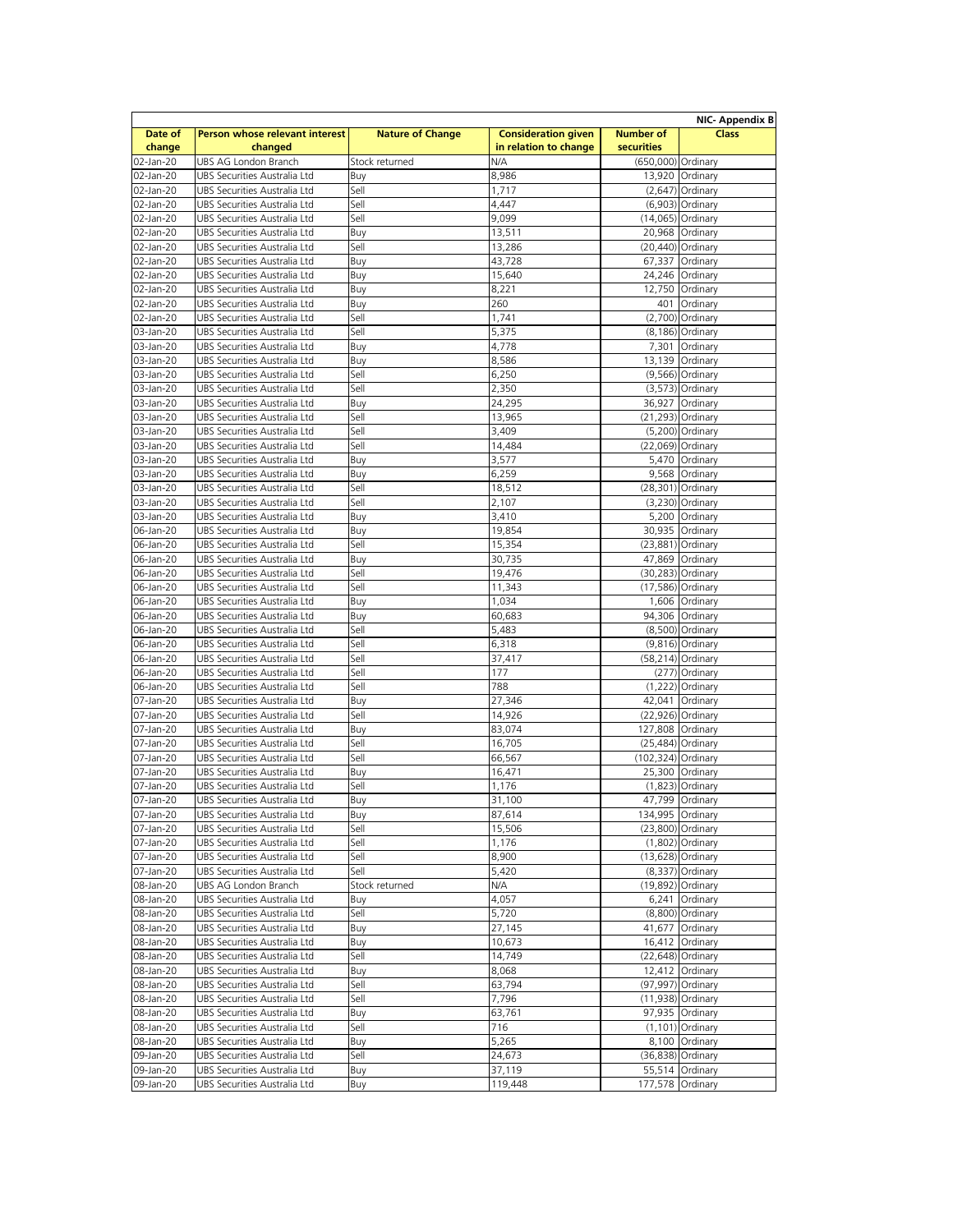| 09-Jan-20              | UBS Securities Australia Ltd                                 | Sell        | 13,500           |                       | (20,000) Ordinary                      |
|------------------------|--------------------------------------------------------------|-------------|------------------|-----------------------|----------------------------------------|
|                        |                                                              |             |                  |                       |                                        |
| 09-Jan-20              | UBS Securities Australia Ltd                                 | Sell        | 49,735           |                       | (73,957) Ordinary                      |
| 09-Jan-20              | UBS Securities Australia Ltd                                 | Buy         | 133,961          | 199,914 Ordinary      |                                        |
| 09-Jan-20              | UBS Securities Australia Ltd                                 | Sell        | 80,267           | $(120, 184)$ Ordinary |                                        |
| 09-Jan-20              | UBS Securities Australia Ltd                                 | Buy         | 25,463           |                       | 37,942 Ordinary                        |
| 09-Jan-20              | UBS Securities Australia Ltd                                 | Sell        | 5,400            |                       | (8,000) Ordinary                       |
|                        |                                                              |             |                  |                       |                                        |
| 09-Jan-20              | UBS Securities Australia Ltd                                 | Buy         | 23,331           |                       | 34,960 Ordinary                        |
| 09-Jan-20              | UBS Securities Australia Ltd                                 | Buy         | 2,839            |                       | 4,227 Ordinary                         |
| 09-Jan-20              | UBS Securities Australia Ltd                                 | Buy         | 6,552            |                       | 9,800 Ordinary                         |
| 09-Jan-20              | UBS Securities Australia Ltd                                 | Buy         | 2,412            |                       | 3,625 Ordinary                         |
| 09-Jan-20              | UBS Securities Australia Ltd                                 | Sell        | 6,550            |                       | (9,800) Ordinary                       |
|                        |                                                              |             |                  |                       |                                        |
| 10-Jan-20              | UBS Securities Australia Ltd                                 | Sell        | 65,101           |                       | (93,118) Ordinary                      |
| 10-Jan-20              | UBS Securities Australia Ltd                                 | Buy         | 57,631           |                       | 82,397 Ordinary                        |
| 10-Jan-20              | UBS Securities Australia Ltd                                 | Buy         | 11,650           |                       | 16,626 Ordinary                        |
| 10-Jan-20              | UBS Securities Australia Ltd                                 | Buy         | 49,811           |                       | 71,905 Ordinary                        |
| 10-Jan-20              | UBS Securities Australia Ltd                                 | Sell        | 56,986           |                       | (81,248) Ordinary                      |
|                        |                                                              |             |                  |                       |                                        |
| 10-Jan-20              | UBS Securities Australia Ltd                                 | Sell        | 77,316           | (111,033) Ordinary    |                                        |
| 10-Jan-20              | UBS Securities Australia Ltd                                 | Buy         | 159,242          | 227,714 Ordinary      |                                        |
| 10-Jan-20              | UBS Securities Australia Ltd                                 | Sell        | 86,007           | (121,946) Ordinary    |                                        |
| 10-Jan-20              | UBS Securities Australia Ltd                                 | Buy         | 61,584           |                       | 87,143 Ordinary                        |
|                        |                                                              |             |                  |                       |                                        |
| 10-Jan-20              | UBS Securities Australia Ltd                                 | Buy         | 166,490          | 237,928 Ordinary      |                                        |
| 10-Jan-20              | UBS Securities Australia Ltd                                 | Sell        | 14,671           |                       | (20,679) Ordinary                      |
| 10-Jan-20              | UBS Securities Australia Ltd                                 | Buy         | 7,814            |                       | 11,123 Ordinary                        |
| 10-Jan-20              | UBS Securities Australia Ltd                                 | Buy         | 3,931            |                       | 5,616 Ordinary                         |
| 10-Jan-20              | UBS Securities Australia Ltd                                 | Buy         | 30,316           |                       | 43,045 Ordinary                        |
|                        |                                                              |             |                  |                       |                                        |
| 10-Jan-20              | UBS Securities Australia Ltd                                 | Buy         | 23,107           |                       | 33,583 Ordinary                        |
| 10-Jan-20              | UBS Securities Australia Ltd                                 | Buy         | 86,174           | 121,877 Ordinary      |                                        |
| 10-Jan-20              | UBS Securities Australia Ltd                                 | Buy         | 96,495           | 137,188 Ordinary      |                                        |
| 10-Jan-20              | UBS Securities Australia Ltd                                 | Sell        | 9,570            |                       | (13,633) Ordinary                      |
|                        | UBS Securities Australia Ltd                                 | Sell        |                  |                       |                                        |
| 10-Jan-20              |                                                              |             | 18,484           |                       | (26,405) Ordinary                      |
| 13-Jan-20              | UBS Securities Australia Ltd                                 | Buy         | 37,418           |                       | 51,860 Ordinary                        |
| 13-Jan-20              | UBS Securities Australia Ltd                                 | Sell        | 34,079           |                       | (47,224) Ordinary                      |
| 13-Jan-20              | UBS Securities Australia Ltd                                 | Buy         | 24,033           |                       | 33,253 Ordinary                        |
| 13-Jan-20              | UBS Securities Australia Ltd                                 | Sell        | 5,005            |                       | (7,000) Ordinary                       |
|                        |                                                              |             |                  |                       |                                        |
|                        |                                                              |             |                  |                       |                                        |
| 13-Jan-20              | UBS Securities Australia Ltd                                 | Sell        | 44,745           |                       | (62,344) Ordinary                      |
| 13-Jan-20              | UBS Securities Australia Ltd                                 | Buy         | 125,641          | 174,529 Ordinary      |                                        |
| 13-Jan-20              | UBS Securities Australia Ltd                                 | Sell        | 77,198           | (106,882) Ordinary    |                                        |
|                        |                                                              |             |                  |                       |                                        |
| 13-Jan-20              | UBS Securities Australia Ltd                                 | Buy         | 18,264           |                       | 25,040 Ordinary                        |
| 13-Jan-20              | UBS Securities Australia Ltd                                 | Buy         | 23,938           |                       | 33,050 Ordinary                        |
| 13-Jan-20              | UBS Securities Australia Ltd                                 | Sell        | 5,496            |                       | $(7,634)$ Ordinary                     |
| 13-Jan-20              | UBS Securities Australia Ltd                                 | Buy         | 7,059            |                       | 9,750 Ordinary                         |
| 13-Jan-20              | UBS Securities Australia Ltd                                 |             | 7,631            |                       | 10,486 Ordinary                        |
|                        |                                                              | Buy         |                  |                       |                                        |
| 13-Jan-20              | UBS Securities Australia Ltd                                 | Buy         | 7,242            |                       | 9,954 Ordinary                         |
| 13-Jan-20              | UBS Securities Australia Ltd                                 | Buy         | 51               |                       | 70 Ordinary                            |
| 13-Jan-20              | UBS Securities Australia Ltd                                 | Buy         | 35,229           |                       | 48,608 Ordinary                        |
| 13-Jan-20              | UBS Securities Australia Ltd                                 | Sell        | 5,970            |                       | (8,250) Ordinary                       |
| 14-Jan-20              | UBS Securities Australia Ltd                                 | Sell        |                  |                       |                                        |
|                        |                                                              |             | 5,660            |                       | $(7,805)$ Ordinary                     |
| 14-Jan-20              | UBS Securities Australia Ltd                                 | Buy         | 38,608           |                       | 53,364 Ordinary                        |
| 14-Jan-20              | UBS Securities Australia Ltd                                 | Buy         | 60,348           |                       | 83,133 Ordinary                        |
| 14-Jan-20              | UBS Securities Australia Ltd                                 | Buy         | 7,169            |                       | 9,795 Ordinary                         |
| 14-Jan-20              | UBS Securities Australia Ltd                                 | Sell        | 14,500           |                       | (20,000) Ordinary                      |
| 14-Jan-20              | UBS Securities Australia Ltd                                 | Sell        | 45,893           |                       | (63,166) Ordinary                      |
|                        |                                                              |             |                  |                       |                                        |
| 14-Jan-20              | UBS Securities Australia Ltd                                 | Buy         | 74,236           |                       | 102,484 Ordinary                       |
| 14-Jan-20              | UBS Securities Australia Ltd                                 | Sell        | 15,938           |                       | (22,060) Ordinary                      |
| 14-Jan-20              | UBS Securities Australia Ltd                                 | Buy         | 79,052           |                       | 108,787 Ordinary                       |
| 14-Jan-20              | UBS Securities Australia Ltd                                 | Buy         | 4,100            |                       | 5,695 Ordinary                         |
| 14-Jan-20              | UBS Securities Australia Ltd                                 |             |                  |                       | 8,600 Ordinary                         |
|                        |                                                              | Buy         | 6,293            |                       |                                        |
| 14-Jan-20              | UBS Securities Australia Ltd                                 | Buy         | 4,924            |                       | 6,722 Ordinary                         |
| 14-Jan-20              | UBS Securities Australia Ltd                                 | Buy         | 12,228           |                       | 16,702 Ordinary                        |
| 14-Jan-20              | UBS Securities Australia Ltd                                 | Sell        | 4,460            |                       | (6,100) Ordinary                       |
| 15-Jan-20              | UBS Securities Australia Ltd                                 | Buy         | 46,592           |                       | 66,721 Ordinary                        |
|                        |                                                              |             |                  |                       |                                        |
| 15-Jan-20              | UBS Securities Australia Ltd                                 | Sell        | 66,627           |                       | (95,149) Ordinary                      |
| 15-Jan-20              | UBS Securities Australia Ltd                                 | Buy         | 27,900           |                       | 39,904 Ordinary                        |
| 15-Jan-20              | UBS Securities Australia Ltd                                 | Sell        | 49,914           |                       | (70,996) Ordinary                      |
| 15-Jan-20              | UBS Securities Australia Ltd                                 | Buy         | 198,797          | 283,959 Ordinary      |                                        |
| 15-Jan-20              | UBS Securities Australia Ltd                                 | Sell        | 156,622          | (224,032) Ordinary    |                                        |
|                        |                                                              |             |                  |                       |                                        |
| 15-Jan-20              | UBS Securities Australia Ltd                                 | Buy         | 113,372          | 162,191 Ordinary      |                                        |
| 15-Jan-20              | UBS Securities Australia Ltd                                 | Sell        | 18,198           |                       | (26,000) Ordinary                      |
| 16-Jan-20<br>16-Jan-20 | UBS Securities Australia Ltd<br>UBS Securities Australia Ltd | Sell<br>Buy | 23,487<br>40,805 |                       | $(33,616)$ Ordinary<br>58,683 Ordinary |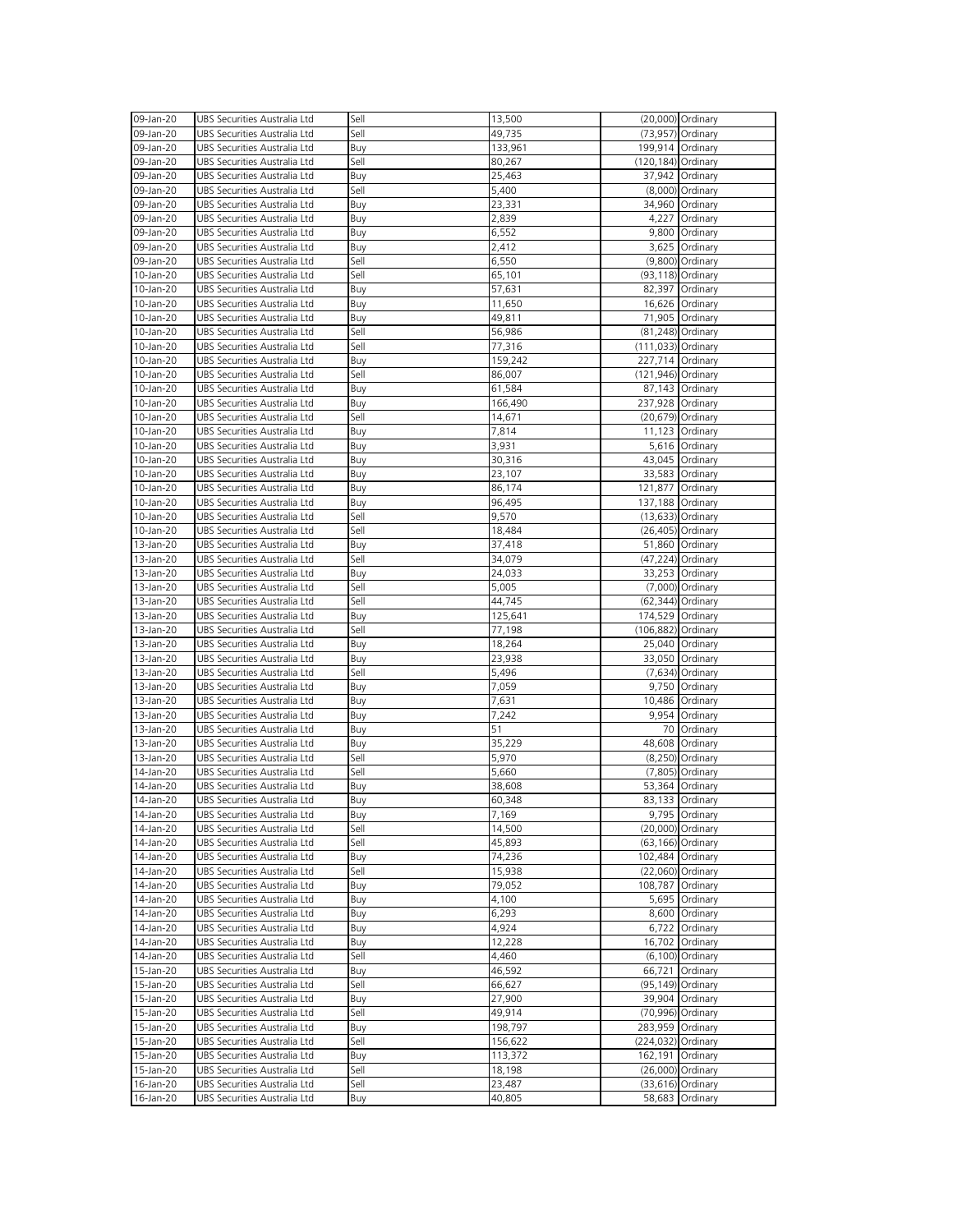| 16-Jan-20 | UBS Securities Australia Ltd | Buy            | 20,904  |                      | 29,928 Ordinary      |
|-----------|------------------------------|----------------|---------|----------------------|----------------------|
| 16-Jan-20 | UBS Securities Australia Ltd |                | 130,447 |                      | 186,854 Ordinary     |
|           |                              | Buy            |         |                      |                      |
| 16-Jan-20 | UBS Securities Australia Ltd | Sell           | 50,738  |                      | $(72, 747)$ Ordinary |
| 16-Jan-20 | UBS Securities Australia Ltd | Sell           | 86,156  | $(123,561)$ Ordinary |                      |
| 16-Jan-20 | UBS Securities Australia Ltd | Buy            | 40      |                      | 56 Ordinary          |
| 16-Jan-20 | UBS Securities Australia Ltd | Sell           | 35,062  |                      | (50,647) Ordinary    |
| 16-Jan-20 | UBS Securities Australia Ltd | Buy            | 16      |                      | 23 Ordinary          |
| 16-Jan-20 | UBS Securities Australia Ltd | Sell           | 281,698 | (407,490) Ordinary   |                      |
|           |                              |                |         |                      |                      |
| 16-Jan-20 | UBS Securities Australia Ltd | Buy            | 7,422   |                      | 10,629 Ordinary      |
| 16-Jan-20 | UBS Securities Australia Ltd | Buy            | 3,621   |                      | 5,172 Ordinary       |
| 16-Jan-20 | UBS Securities Australia Ltd | Buy            | 3,554   |                      | 5,114 Ordinary       |
| 16-Jan-20 | UBS Securities Australia Ltd | Sell           | 67      |                      | (95) Ordinary        |
| 17-Jan-20 | UBS Securities Australia Ltd | Buy            | 59,046  |                      | 84,901 Ordinary      |
| 17-Jan-20 | UBS Securities Australia Ltd | Sell           | 46,060  |                      | (66,015) Ordinary    |
|           |                              |                |         |                      |                      |
| 17-Jan-20 | UBS Securities Australia Ltd | Buy            | 20,911  |                      | 29,928 Ordinary      |
| 17-Jan-20 | UBS Securities Australia Ltd | Buy            | 10,500  |                      | 15,000 Ordinary      |
| 17-Jan-20 | UBS Securities Australia Ltd | Sell           | 10,500  |                      | (15,000) Ordinary    |
| 17-Jan-20 | UBS Securities Australia Ltd | Sell           | 41,410  |                      | (59,648) Ordinary    |
| 17-Jan-20 | UBS Securities Australia Ltd | Sell           | 50,257  |                      | (71,956) Ordinary    |
| 17-Jan-20 | UBS Securities Australia Ltd |                | 93,402  |                      | 133,887 Ordinary     |
|           |                              | Buy            |         |                      |                      |
| 17-Jan-20 | UBS Securities Australia Ltd | Sell           | 22,566  |                      | (32,385) Ordinary    |
| 17-Jan-20 | UBS Securities Australia Ltd | Buy            | 25,381  |                      | 36,268 Ordinary      |
| 17-Jan-20 | UBS Securities Australia Ltd | Buy            | 42      |                      | 60 Ordinary          |
| 17-Jan-20 | UBS Securities Australia Ltd | Buy            | 65,351  |                      | 93,483 Ordinary      |
| 17-Jan-20 | UBS Securities Australia Ltd | Sell           | 30,378  |                      | (43,389) Ordinary    |
| 17-Jan-20 | UBS Securities Australia Ltd | Sell           | 2,462   |                      | $(3,505)$ Ordinary   |
|           |                              |                |         |                      |                      |
| 17-Jan-20 | UBS Securities Australia Ltd | Sell           | 56,881  |                      | (82,194) Ordinary    |
| 17-Jan-20 | UBS Securities Australia Ltd | Buy            | 1,258   |                      | 1,810 Ordinary       |
| 20-Jan-20 | UBS Securities Australia Ltd | Buy            | 24,418  |                      | 33,818 Ordinary      |
| 20-Jan-20 | UBS Securities Australia Ltd | Sell           | 43,263  |                      | (60,002) Ordinary    |
| 20-Jan-20 | UBS Securities Australia Ltd | Buy            | 1,541   |                      | 2,186 Ordinary       |
| 20-Jan-20 | UBS Securities Australia Ltd | Buy            | 13,680  |                      | 19,100 Ordinary      |
|           |                              |                |         |                      |                      |
| 20-Jan-20 | UBS Securities Australia Ltd | Buy            | 136,905 |                      | 190,397 Ordinary     |
| 20-Jan-20 | UBS Securities Australia Ltd | Sell           | 65,789  |                      | (90,968) Ordinary    |
| 20-Jan-20 | UBS Securities Australia Ltd | Sell           | 66,432  |                      | (92,258) Ordinary    |
| 20-Jan-20 | UBS Securities Australia Ltd | Sell           | 11,828  |                      | (16,558) Ordinary    |
| 20-Jan-20 | UBS Securities Australia Ltd | Sell           | 95,720  | $(133,501)$ Ordinary |                      |
| 20-Jan-20 | UBS Securities Australia Ltd | Buy            | 24,556  |                      | 34,158 Ordinary      |
|           |                              |                |         |                      |                      |
| 20-Jan-20 | UBS Securities Australia Ltd | Buy            | 7,685   |                      | 10,672 Ordinary      |
| 20-Jan-20 | UBS Securities Australia Ltd | Buy            | 22,920  |                      | 31,868 Ordinary      |
| 20-Jan-20 | UBS Securities Australia Ltd | Buy            | 8,647   |                      | 12,009 Ordinary      |
| 20-Jan-20 | UBS Securities Australia Ltd | Sell           | 29,202  |                      | (40,625) Ordinary    |
| 21-Jan-20 | UBS AG London Branch         | Stock returned | N/A     | (200,000) Ordinary   |                      |
| 21-Jan-20 | UBS AG London Branch         | Stock returned | N/A     | (255,000) Ordinary   |                      |
|           |                              |                |         |                      |                      |
| 21-Jan-20 | UBS Securities Australia Ltd | Buy            | 74,771  |                      | 105,855 Ordinary     |
| 21-Jan-20 | UBS Securities Australia Ltd | Sell           | 43,497  |                      | (61,334) Ordinary    |
| 21-Jan-20 | UBS Securities Australia Ltd | Buy            | 33,883  |                      | 47,695 Ordinary      |
| 21-Jan-20 | UBS Securities Australia Ltd | Sell           | 108,098 | (152,929) Ordinary   |                      |
| 21-Jan-20 | UBS Securities Australia Ltd | Sell           | 21,021  |                      | (29,460) Ordinary    |
| 21-Jan-20 | UBS Securities Australia Ltd | Buy            | 132,108 |                      | 186,764 Ordinary     |
| 21-Jan-20 | UBS Securities Australia Ltd | Buy            |         |                      | 1 Ordinary           |
|           |                              |                |         |                      |                      |
| 21-Jan-20 | UBS Securities Australia Ltd | Sell           | 41,659  |                      | (59,002) Ordinary    |
| 21-Jan-20 | UBS Securities Australia Ltd | Sell           | 7,806   |                      | $(10, 843)$ Ordinary |
| 21-Jan-20 | UBS Securities Australia Ltd | Buy            | 4,556   |                      | 6,372 Ordinary       |
| 21-Jan-20 | UBS Securities Australia Ltd | Buy            | 19,290  |                      | 26,902 Ordinary      |
| 21-Jan-20 | UBS Securities Australia Ltd | Buy            | 8,580   |                      | 11,927 Ordinary      |
| 21-Jan-20 | UBS Securities Australia Ltd | Buy            | 7,808   |                      | 10,843 Ordinary      |
|           |                              |                |         |                      |                      |
| 21-Jan-20 | UBS Securities Australia Ltd | Buy            | 25,750  |                      | 36,095 Ordinary      |
| 21-Jan-20 | UBS Securities Australia Ltd | Sell           | 6,417   |                      | $(8,883)$ Ordinary   |
| 21-Jan-20 | UBS Securities Australia Ltd | Sell           | 31,939  |                      | (44,951) Ordinary    |
| 21-Jan-20 | UBS Securities Australia Ltd | Sell           | 49,200  |                      | (70,114) Ordinary    |
| 21-Jan-20 | UBS Securities Australia Ltd | Sell           | 91,061  | (129,769) Ordinary   |                      |
| 22-Jan-20 | UBS Securities Australia Ltd | Buy            | 21,574  |                      | 31,004 Ordinary      |
|           |                              |                |         |                      |                      |
| 22-Jan-20 | UBS Securities Australia Ltd | Sell           | 18,511  |                      | (26,470) Ordinary    |
| 22-Jan-20 | UBS Securities Australia Ltd | Buy            | 27,863  |                      | 39,904 Ordinary      |
| 22-Jan-20 | UBS Securities Australia Ltd | Sell           | 35,858  |                      | (51,508) Ordinary    |
| 22-Jan-20 | UBS Securities Australia Ltd | Sell           | 33,364  |                      | (47,875) Ordinary    |
| 22-Jan-20 | UBS Securities Australia Ltd | Buy            | 57,886  |                      | 83,008 Ordinary      |
| 22-Jan-20 | UBS Securities Australia Ltd | Sell           | 10,701  |                      | $(15,397)$ Ordinary  |
|           |                              |                |         |                      |                      |
| 23-Jan-20 | UBS Securities Australia Ltd | Sell           | 31,392  |                      | (45,377) Ordinary    |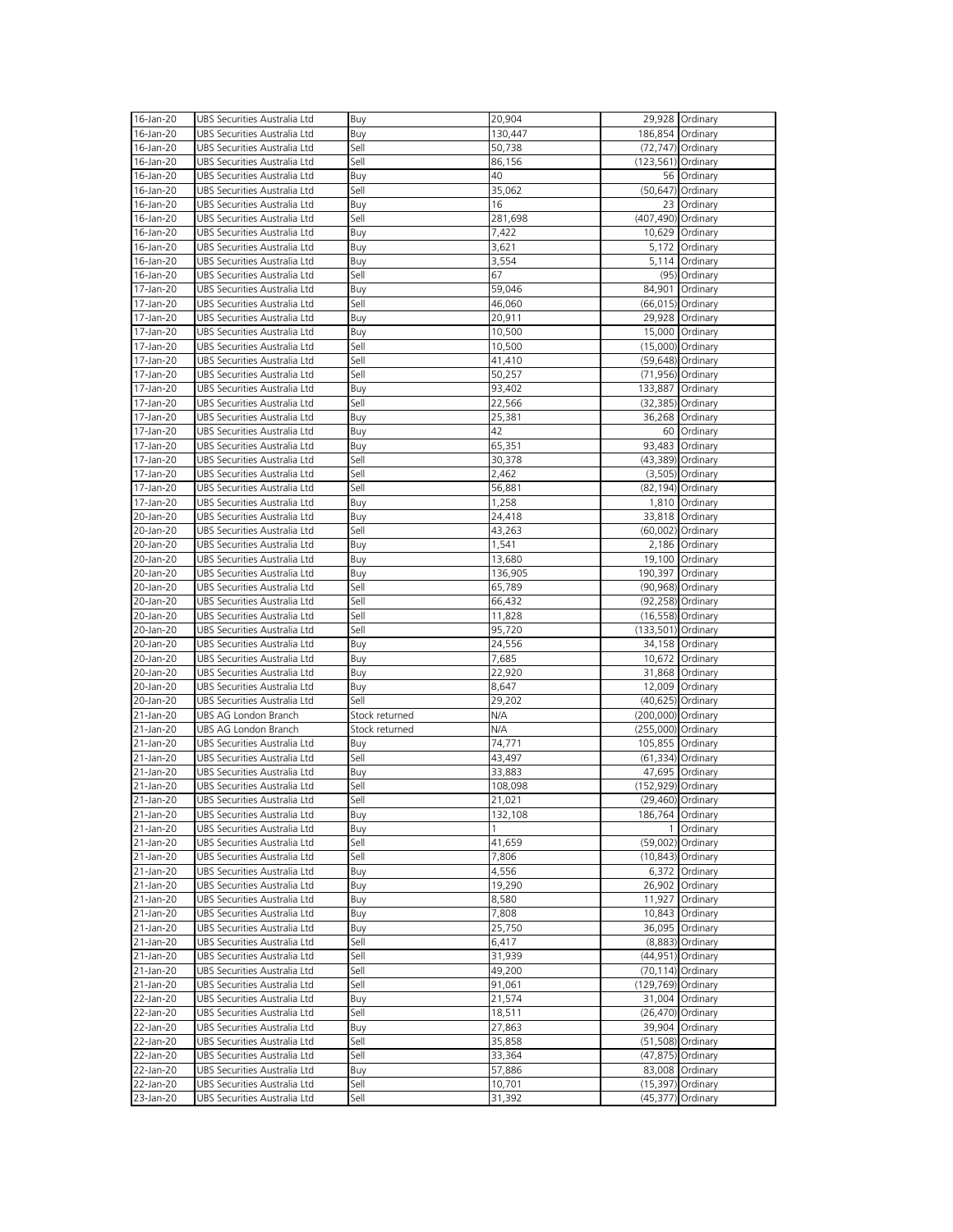| 23-Jan-20 | UBS Securities Australia Ltd | <b>Buy</b> | 17,548  |                    | 25,494 Ordinary      |
|-----------|------------------------------|------------|---------|--------------------|----------------------|
| 23-Jan-20 | UBS Securities Australia Ltd | Buy        | 6,924   |                    | 9,977 Ordinary       |
| 23-Jan-20 | UBS Securities Australia Ltd | Sell       | 20,941  |                    | (30,681) Ordinary    |
| 23-Jan-20 | UBS Securities Australia Ltd | Buy        | 34,221  |                    | 50,000 Ordinary      |
|           | UBS Securities Australia Ltd |            |         |                    |                      |
| 23-Jan-20 |                              | Buy        | 66,659  |                    | 96,291 Ordinary      |
| 23-Jan-20 | UBS Securities Australia Ltd | Sell       | 24,375  |                    | (35,041) Ordinary    |
| 23-Jan-20 | UBS Securities Australia Ltd | Sell       | 41,406  |                    | (60,006) Ordinary    |
| 23-Jan-20 | UBS Securities Australia Ltd | Sell       | 28,007  |                    | (40,298) Ordinary    |
| 23-Jan-20 | UBS Securities Australia Ltd | Buy        |         | $\mathbf{1}$       | Ordinary             |
| 23-Jan-20 | UBS Securities Australia Ltd | Buy        | 466     |                    | 673 Ordinary         |
| 23-Jan-20 | UBS Securities Australia Ltd | Buy        | 1,065   |                    | 1,532 Ordinary       |
| 23-Jan-20 | UBS Securities Australia Ltd | Buy        | 5,964   |                    | 8,547 Ordinary       |
| 24-Jan-20 | UBS Securities Australia Ltd | Sell       | 41,925  |                    | (60,694) Ordinary    |
| 24-Jan-20 | UBS Securities Australia Ltd | Buy        | 49,930  |                    | 72,695 Ordinary      |
| 24-Jan-20 | UBS Securities Australia Ltd | Sell       | 34,029  |                    | (49,850) Ordinary    |
| 24-Jan-20 | UBS Securities Australia Ltd | Buy        | 179,848 |                    | 261,044 Ordinary     |
| 24-Jan-20 | UBS Securities Australia Ltd | Sell       | 85,052  | (123,106) Ordinary |                      |
| 24-Jan-20 | UBS Securities Australia Ltd | Sell       | 87,236  | (127,182) Ordinary |                      |
| 24-Jan-20 | UBS Securities Australia Ltd | Sell       | 12,125  |                    | (17,700) Ordinary    |
| 24-Jan-20 | UBS Securities Australia Ltd | Buy        | 7,074   |                    | 10,360 Ordinary      |
| 24-Jan-20 | UBS Securities Australia Ltd | Buy        | 48,422  |                    | 70,028 Ordinary      |
| 24-Jan-20 | UBS Securities Australia Ltd | Buy        | 12,438  |                    | 18,049 Ordinary      |
|           | UBS Securities Australia Ltd |            |         |                    | 10,817 Ordinary      |
| 24-Jan-20 |                              | Buy        | 7,490   |                    |                      |
| 24-Jan-20 | UBS Securities Australia Ltd | Sell       | 12,125  |                    | (17,600) Ordinary    |
| 28-Jan-20 | UBS Securities Australia Ltd | Buy        | 203,889 | 330,522 Ordinary   |                      |
| 28-Jan-20 | UBS Securities Australia Ltd | Sell       | 181,027 | (292,860) Ordinary |                      |
| 28-Jan-20 | UBS Securities Australia Ltd | Sell       | 63,686  |                    | (99,440) Ordinary    |
| 28-Jan-20 | UBS Securities Australia Ltd | Sell       | 330,792 | (534,612) Ordinary |                      |
| 28-Jan-20 | UBS Securities Australia Ltd | Sell       | 116,899 | (189,723) Ordinary |                      |
| 28-Jan-20 | UBS Securities Australia Ltd | Buy        | 447,617 |                    | 724,335 Ordinary     |
| 28-Jan-20 | UBS Securities Australia Ltd | Buy        | 5,416   |                    | 8,425 Ordinary       |
| 28-Jan-20 | UBS Securities Australia Ltd | Buy        | 2,362   |                    | 3,631 Ordinary       |
| 28-Jan-20 | UBS Securities Australia Ltd | Buy        | 1,006   |                    | 1,570 Ordinary       |
| 28-Jan-20 | UBS Securities Australia Ltd | Buy        | 16,502  |                    | 25,842 Ordinary      |
| 28-Jan-20 | UBS Securities Australia Ltd | Buy        | 63,936  |                    | 101,610 Ordinary     |
| 28-Jan-20 | UBS Securities Australia Ltd | Buy        | 43,206  |                    | 67,085 Ordinary      |
| 28-Jan-20 | UBS Securities Australia Ltd | Buy        | 8,167   |                    | 13,148 Ordinary      |
| 28-Jan-20 | UBS Securities Australia Ltd | Sell       | 15,645  |                    | (24,706) Ordinary    |
| 29-Jan-20 | UBS Securities Australia Ltd | Buy        | 49,660  |                    | 79,585 Ordinary      |
| 29-Jan-20 | UBS Securities Australia Ltd | Sell       | 44,144  |                    | (70,504) Ordinary    |
| 29-Jan-20 | UBS Securities Australia Ltd | Buy        | 65,350  |                    | 104,479 Ordinary     |
| 29-Jan-20 | UBS Securities Australia Ltd | Sell       | 19,905  |                    | $(31, 974)$ Ordinary |
| 29-Jan-20 | UBS Securities Australia Ltd | Sell       | 52,831  |                    | (84,505) Ordinary    |
| 29-Jan-20 | UBS Securities Australia Ltd | Sell       | 73,949  | (117,900) Ordinary |                      |
| 29-Jan-20 | UBS Securities Australia Ltd | Sell       | 6,737   |                    | $(10, 818)$ Ordinary |
|           | UBS Securities Australia Ltd | Sell       |         |                    |                      |
| 29-Jan-20 |                              |            | 3,717   |                    | $(5,947)$ Ordinary   |
| 29-Jan-20 | UBS Securities Australia Ltd | Sell       | 398     |                    | (640) Ordinary       |
| 29-Jan-20 | UBS Securities Australia Ltd | Sell       | 917     |                    | $(1,473)$ Ordinary   |
| 29-Jan-20 | UBS Securities Australia Ltd | Sell       | 11,135  |                    | $(17, 817)$ Ordinary |
| 29-Jan-20 | UBS Securities Australia Ltd | Buy        | 996     |                    | 1,600 Ordinary       |
| 30-Jan-20 | UBS Securities Australia Ltd | Buy        | 33,790  |                    | 55,013 Ordinary      |
| 30-Jan-20 | UBS Securities Australia Ltd | Sell       | 47,479  |                    | (76,990) Ordinary    |
| 30-Jan-20 | UBS Securities Australia Ltd | Sell       | 18,450  |                    | (30,000) Ordinary    |
| 30-Jan-20 | UBS Securities Australia Ltd | Buy        | 85,490  |                    | 138,600 Ordinary     |
| 30-Jan-20 | UBS Securities Australia Ltd | Sell       | 52,807  |                    | (85,602) Ordinary    |
| 30-Jan-20 | UBS Securities Australia Ltd | Sell       | 17,835  |                    | (28,998) Ordinary    |
| 30-Jan-20 | UBS Securities Australia Ltd | Buy        | 4,424   |                    | 7,194 Ordinary       |
| 30-Jan-20 | UBS Securities Australia Ltd | Sell       | 39,551  |                    | (64,284) Ordinary    |
| 30-Jan-20 | UBS Securities Australia Ltd | Sell       | 20,738  |                    | $(33,862)$ Ordinary  |
| 30-Jan-20 | UBS Securities Australia Ltd | Sell       | 4,387   |                    | $(6,992)$ Ordinary   |
| 30-Jan-20 | UBS Securities Australia Ltd | Sell       | 15,390  |                    | (25,009) Ordinary    |
| 30-Jan-20 | UBS Securities Australia Ltd | Sell       | 12,455  |                    | $(20, 253)$ Ordinary |
| 30-Jan-20 | UBS Securities Australia Ltd | Buy        | 6,534   |                    | 10,590 Ordinary      |
| 31-Jan-20 | UBS Securities Australia Ltd | Buy        | 15,245  |                    | 24,903 Ordinary      |
| 31-Jan-20 | UBS Securities Australia Ltd | Sell       | 38,463  |                    | (61,988) Ordinary    |
| 31-Jan-20 | UBS Securities Australia Ltd | Sell       | 39,388  |                    | (64,045) Ordinary    |
| 31-Jan-20 | UBS Securities Australia Ltd | Buy        | 132,847 | 216,082 Ordinary   |                      |
| 31-Jan-20 | UBS Securities Australia Ltd | Sell       | 57,554  |                    | (93,317) Ordinary    |
|           | UBS Securities Australia Ltd | Sell       |         |                    | (5,979) Ordinary     |
| 31-Jan-20 |                              |            | 3,715   |                    |                      |
| 31-Jan-20 | UBS Securities Australia Ltd | Sell       | 63,517  | (102,800) Ordinary |                      |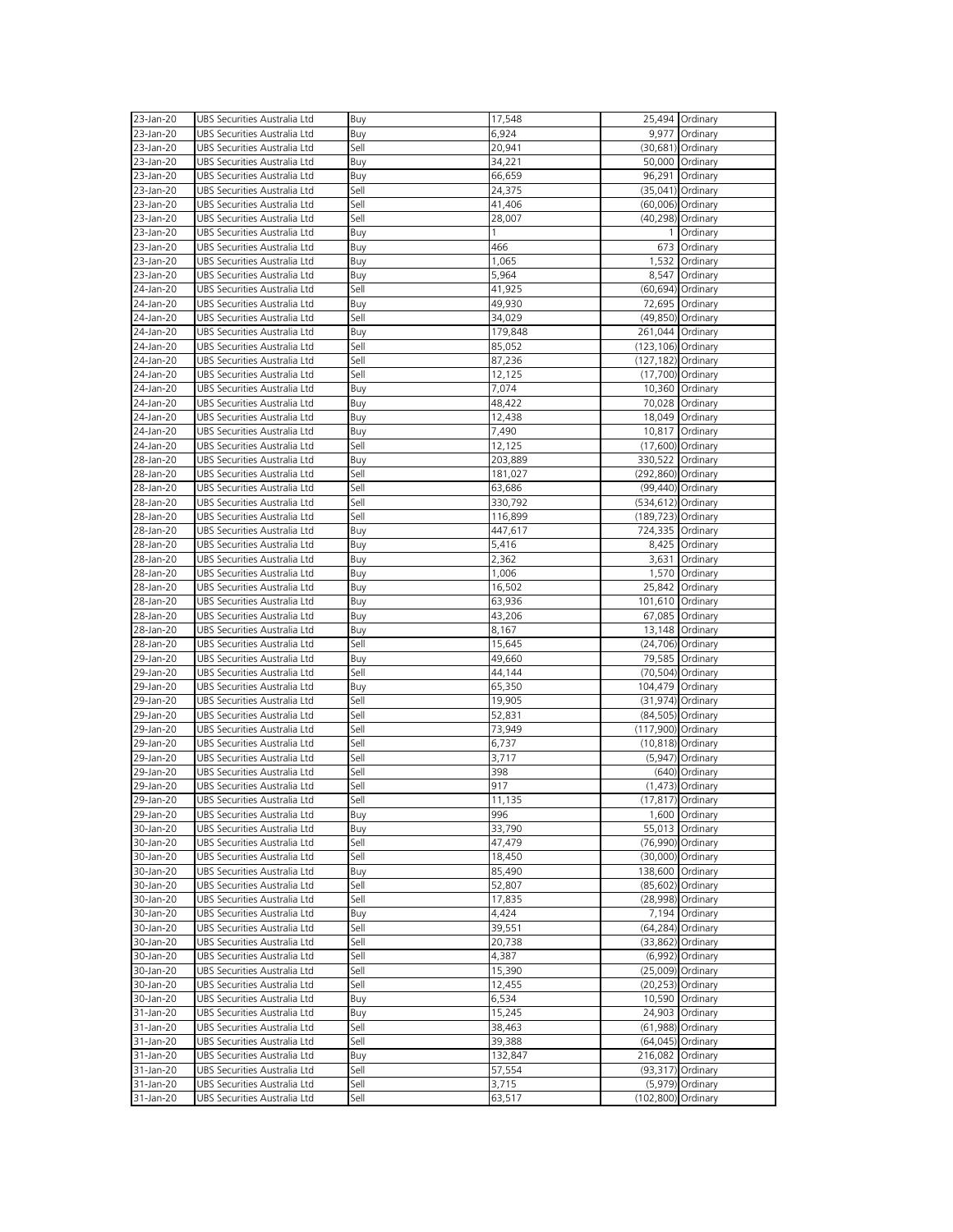| 31-Jan-20              | UBS Securities Australia Ltd                                 | Sell        | 23,096           |                      | (37,528) Ordinary    |
|------------------------|--------------------------------------------------------------|-------------|------------------|----------------------|----------------------|
|                        | UBS Securities Australia Ltd                                 | Sell        |                  |                      |                      |
| 31-Jan-20              |                                                              |             | 17,358           |                      | (28,038) Ordinary    |
| 31-Jan-20              | UBS Securities Australia Ltd                                 | Sell        | 356              |                      | (576) Ordinary       |
| 31-Jan-20              | UBS Securities Australia Ltd                                 | <b>Buy</b>  | 6,681            |                      | 10,907 Ordinary      |
| 03-Feb-20              | UBS Securities Australia Ltd                                 | Buy         | 58,868           | 100,320 Ordinary     |                      |
| 03-Feb-20              | UBS Securities Australia Ltd                                 | Sell        | 73,887           | (124,980) Ordinary   |                      |
| 03-Feb-20              | UBS Securities Australia Ltd                                 | Sell        | 159,911          | (270,318) Ordinary   |                      |
|                        |                                                              |             |                  |                      |                      |
| 03-Feb-20              | UBS Securities Australia Ltd                                 | Sell        | 36,198           |                      | (61,989) Ordinary    |
| 03-Feb-20              | UBS Securities Australia Ltd                                 | Buy         | 106,728          |                      | 181,124 Ordinary     |
| 03-Feb-20              | UBS Securities Australia Ltd                                 | Buy         | 16,200           |                      | 27,695 Ordinary      |
| 03-Feb-20              | UBS Securities Australia Ltd                                 | Sell        | 74,415           | (126,900) Ordinary   |                      |
|                        |                                                              |             |                  |                      |                      |
| 03-Feb-20              | UBS Securities Australia Ltd                                 | Buy         | 4,583            |                      | 7,800 Ordinary       |
| 03-Feb-20              | UBS Securities Australia Ltd                                 | Sell        | 1,578            |                      | $(2,733)$ Ordinary   |
| 03-Feb-20              | UBS Securities Australia Ltd                                 | Sell        | 8,082            |                      | $(13,735)$ Ordinary  |
| 03-Feb-20              | UBS Securities Australia Ltd                                 | Sell        | 44,396           |                      | (75,623) Ordinary    |
| 03-Feb-20              | UBS Securities Australia Ltd                                 | Sell        | 2,677            |                      | $(4,536)$ Ordinary   |
|                        |                                                              |             |                  |                      |                      |
| 03-Feb-20              | UBS Securities Australia Ltd                                 | Sell        | 116,340          | (193,289) Ordinary   |                      |
| 04-Feb-20              | UBS Securities Australia Ltd                                 | Buy         | 17,822           |                      | 30,204 Ordinary      |
| 04-Feb-20              | UBS Securities Australia Ltd                                 | Sell        | 14,746           |                      | $(24, 963)$ Ordinary |
| 04-Feb-20              | UBS Securities Australia Ltd                                 | Buy         | 29,750           |                      | 50,000 Ordinary      |
| 04-Feb-20              | UBS Securities Australia Ltd                                 | Buy         |                  | 105,666 Ordinary     |                      |
|                        |                                                              |             | 62,267           |                      |                      |
| 04-Feb-20              | UBS Securities Australia Ltd                                 | Sell        | 13,736           |                      | $(23,321)$ Ordinary  |
| 04-Feb-20              | UBS Securities Australia Ltd                                 | Sell        | 1,110            |                      | $(1,882)$ Ordinary   |
| 04-Feb-20              | UBS Securities Australia Ltd                                 | Sell        | 13,951           |                      | $(23, 646)$ Ordinary |
| 04-Feb-20              | UBS Securities Australia Ltd                                 | Sell        | 18,456           |                      | (31,228) Ordinary    |
| 04-Feb-20              | UBS Securities Australia Ltd                                 | Sell        | 969              |                      | $(1,642)$ Ordinary   |
|                        |                                                              |             |                  |                      |                      |
| 04-Feb-20              | UBS Securities Australia Ltd                                 | Sell        | 12,074           |                      | (20,505) Ordinary    |
| 04-Feb-20              | UBS Securities Australia Ltd                                 | Sell        | 8,801            |                      | $(14,903)$ Ordinary  |
| 04-Feb-20              | UBS Securities Australia Ltd                                 | Buy         | 2,021            |                      | 3,428 Ordinary       |
| 04-Feb-20              | UBS Securities Australia Ltd                                 | Sell        | 885,000          | (1,500,000) Ordinary |                      |
|                        |                                                              |             |                  |                      |                      |
| 05-Feb-20              | UBS Securities Australia Ltd                                 | Buy         | 25,065           |                      | 42,521 Ordinary      |
| 05-Feb-20              | UBS Securities Australia Ltd                                 | Sell        | 22,238           |                      | (37,688) Ordinary    |
| 05-Feb-20              | UBS Securities Australia Ltd                                 | Buy         | 75,172           | 127,521 Ordinary     |                      |
| 05-Feb-20              | UBS Securities Australia Ltd                                 | Sell        | 73,973           | (125,369) Ordinary   |                      |
| 05-Feb-20              | UBS Securities Australia Ltd                                 | Sell        | 566              |                      | (959) Ordinary       |
|                        |                                                              |             |                  |                      |                      |
| 05-Feb-20              | UBS Securities Australia Ltd                                 | Buy         | 1,751            |                      | 2,966 Ordinary       |
| 05-Feb-20              | UBS Securities Australia Ltd                                 | Buy         | 705              |                      | 1,200 Ordinary       |
| 05-Feb-20              | UBS Securities Australia Ltd                                 | Sell        | 9,906            |                      | (16,790) Ordinary    |
| 05-Feb-20              | UBS Securities Australia Ltd                                 | Sell        | 20,998           |                      | (35,539) Ordinary    |
| 05-Feb-20              | UBS Securities Australia Ltd                                 | Sell        | 55,785           |                      | (94,673) Ordinary    |
|                        |                                                              |             |                  |                      |                      |
| 05-Feb-20              | UBS Securities Australia Ltd                                 | Sell        | 1,582            |                      | $(2,684)$ Ordinary   |
| 06-Feb-20              | UBS Securities Australia Ltd                                 | Buy         | 10,230           |                      | 17,015 Ordinary      |
| 06-Feb-20              | UBS Securities Australia Ltd                                 | Sell        | 10,572           |                      | $(17, 537)$ Ordinary |
| 06-Feb-20              | UBS Securities Australia Ltd                                 | Buy         | 13,758           |                      | 22,634 Ordinary      |
|                        | UBS Securities Australia Ltd                                 | Sell        |                  |                      |                      |
| 06-Feb-20              |                                                              |             | 12,106           |                      | $(19,972)$ Ordinary  |
| 06-Feb-20              | UBS Securities Australia Ltd                                 | Buy         | 64,214           | 106,938 Ordinary     |                      |
| 06-Feb-20              | UBS Securities Australia Ltd                                 | Sell        | 110,948          | (184,623) Ordinary   |                      |
| 06-Feb-20              | UBS Securities Australia Ltd                                 | Sell        | 32,929           |                      | (54,800) Ordinary    |
| 06-Feb-20              | UBS Securities Australia Ltd                                 | Sell        | 1,311            |                      | $(2, 185)$ Ordinary  |
|                        |                                                              | Sell        |                  |                      |                      |
| 06-Feb-20              | UBS Securities Australia Ltd                                 |             | 4,110            |                      | (6,766) Ordinary     |
| 06-Feb-20              | UBS Securities Australia Ltd                                 | Sell        | 16,679           |                      | $(27, 631)$ Ordinary |
| 06-Feb-20              | UBS Securities Australia Ltd                                 | Buy         | 790              |                      | 1,300 Ordinary       |
| 07-Feb-20              | UBS Securities Australia Ltd                                 | Buy         | 33,569           |                      | 57,171 Ordinary      |
| 07-Feb-20              | UBS Securities Australia Ltd                                 | Sell        | 19,592           |                      | (33,202) Ordinary    |
|                        |                                                              |             |                  |                      |                      |
| 07-Feb-20              | UBS Securities Australia Ltd                                 | Buy         | 151,901          | 256,546 Ordinary     |                      |
| 07-Feb-20              | UBS Securities Australia Ltd                                 | Sell        | 139,019          | (234,920) Ordinary   |                      |
| 07-Feb-20              | UBS Securities Australia Ltd                                 | Sell        | 17,164           |                      | (28,788) Ordinary    |
| 10-Feb-20              | UBS Securities Australia Ltd                                 | Buy         | 10,480           |                      | 18,080 Ordinary      |
| 10-Feb-20              | UBS Securities Australia Ltd                                 | Sell        | 14,893           |                      | $(25, 512)$ Ordinary |
|                        |                                                              |             |                  |                      |                      |
| 10-Feb-20              | UBS Securities Australia Ltd                                 | Buy         | 12,481           |                      | 21,335 Ordinary      |
| 10-Feb-20              | UBS Securities Australia Ltd                                 | Sell        | 25,199           |                      | (43,348) Ordinary    |
| 10-Feb-20              | UBS Securities Australia Ltd                                 | Buy         | 61,419           | 105,439 Ordinary     |                      |
| 10-Feb-20              | UBS Securities Australia Ltd                                 | Sell        | 26,255           |                      | $(45, 121)$ Ordinary |
| 10-Feb-20              |                                                              | Sell        |                  |                      |                      |
|                        | UBS Securities Australia Ltd                                 |             | 901              |                      | $(1,534)$ Ordinary   |
| 10-Feb-20              | UBS Securities Australia Ltd                                 | Sell        | 209,250          | (357,867) Ordinary   |                      |
| 11-Feb-20              | UBS Securities Australia Ltd                                 | Sell        | 23,738           |                      | (40,353) Ordinary    |
| 11-Feb-20              | UBS Securities Australia Ltd                                 | Buy         | 19,414           |                      | 33,099 Ordinary      |
| 11-Feb-20              | UBS Securities Australia Ltd                                 | Sell        | 47,239           |                      | (80,595) Ordinary    |
|                        |                                                              |             |                  |                      |                      |
|                        |                                                              |             |                  |                      |                      |
| 11-Feb-20<br>11-Feb-20 | UBS Securities Australia Ltd<br>UBS Securities Australia Ltd | Buy<br>Sell | 97,573<br>11,774 | 165,880 Ordinary     | (19,986) Ordinary    |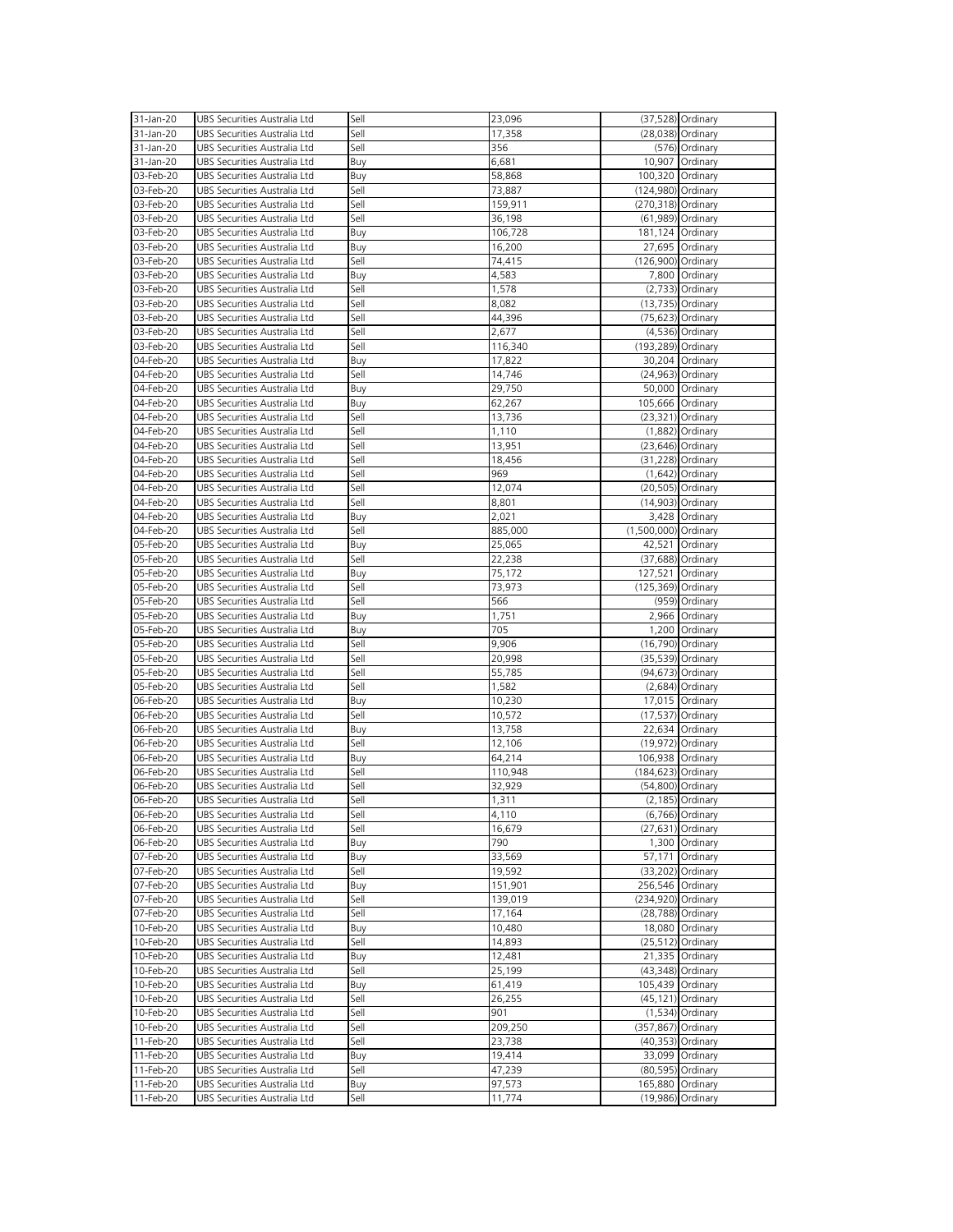| 11-Feb-20 | UBS Securities Australia Ltd | Buy        | 44,420    |                          | 75,393 Ordinary      |
|-----------|------------------------------|------------|-----------|--------------------------|----------------------|
|           |                              |            |           |                          |                      |
| 12-Feb-20 | UBS Securities Australia Ltd | Sell       | 44,851    |                          | (76,237) Ordinary    |
| 12-Feb-20 | UBS Securities Australia Ltd | Buy        | 30,344    |                          | 51,654 Ordinary      |
| 12-Feb-20 | UBS Securities Australia Ltd | <b>Buy</b> | 40,689    |                          | 69,190 Ordinary      |
| 12-Feb-20 | UBS Securities Australia Ltd | Sell       | 46,183    |                          | (78,832) Ordinary    |
| 12-Feb-20 | UBS Securities Australia Ltd | Sell       | 25,200    |                          | (42,910) Ordinary    |
|           |                              |            |           |                          |                      |
| 12-Feb-20 | UBS Securities Australia Ltd | Sell       | 303       |                          | $(511)$ Ordinary     |
| 13-Feb-20 | UBS Securities Australia Ltd | Buy        | 22,124    |                          | 37,487 Ordinary      |
| 13-Feb-20 | UBS Securities Australia Ltd | Sell       | 17,545    |                          | (29,604) Ordinary    |
| 13-Feb-20 | UBS Securities Australia Ltd | Buy        | 20,825    |                          | 35,000 Ordinary      |
| 13-Feb-20 | UBS Securities Australia Ltd | Sell       | 55,759    |                          | (93,993) Ordinary    |
|           | UBS Securities Australia Ltd |            |           |                          |                      |
| 13-Feb-20 |                              | Buy        | 95,640    |                          | 161,775 Ordinary     |
| 13-Feb-20 | UBS Securities Australia Ltd | Sell       | 40,101    |                          | (67,782) Ordinary    |
| 14-Feb-20 | UBS Securities Australia Ltd | Sell       | 23,255    |                          | (39,742) Ordinary    |
| 14-Feb-20 | UBS Securities Australia Ltd | Buy        | 24,004    |                          | 41,188 Ordinary      |
| 14-Feb-20 | UBS Securities Australia Ltd | Sell       | 146       |                          | (250) Ordinary       |
| 14-Feb-20 | UBS Securities Australia Ltd | Buy        | 48,770    |                          | 83,134 Ordinary      |
|           |                              |            |           |                          |                      |
| 14-Feb-20 | UBS Securities Australia Ltd | Buy        | 21,823    |                          | 37,439 Ordinary      |
| 14-Feb-20 | UBS Securities Australia Ltd | Sell       | 170       |                          | (295) Ordinary       |
| 14-Feb-20 | UBS Securities Australia Ltd | Buy        | 101,423   |                          | 174,320 Ordinary     |
| 14-Feb-20 | UBS Securities Australia Ltd | Sell       | 68,874    | (118,229) Ordinary       |                      |
| 14-Feb-20 | UBS Securities Australia Ltd | Sell       | 926       |                          | $(1,573)$ Ordinary   |
|           |                              |            |           |                          |                      |
| 14-Feb-20 | UBS Securities Australia Ltd | Buy        | 14,748    |                          | 24,927 Ordinary      |
| 14-Feb-20 | UBS Securities Australia Ltd | Buy        | 1,021     |                          | 1,723 Ordinary       |
| 14-Feb-20 | UBS Securities Australia Ltd | Buy        | 11,661    |                          | 19,846 Ordinary      |
| 14-Feb-20 | UBS Securities Australia Ltd | Buy        | 360       |                          | 624 Ordinary         |
| 14-Feb-20 | UBS Securities Australia Ltd | Sell       | 2,475,405 | $(4, 195, 601)$ Ordinary |                      |
|           | UBS Securities Australia Ltd | Sell       |           |                          |                      |
| 14-Feb-20 |                              |            | 586,912   | (1,000,000) Ordinary     |                      |
| 17-Feb-20 | UBS Securities Australia Ltd | Sell       | 16,886    |                          | $(28,211)$ Ordinary  |
| 17-Feb-20 | UBS Securities Australia Ltd | Buy        | 21,305    |                          | 35,747 Ordinary      |
| 17-Feb-20 | UBS Securities Australia Ltd | Sell       | 49        |                          | (82) Ordinary        |
| 17-Feb-20 | UBS Securities Australia Ltd | Buy        | 29,906    |                          | 49,880 Ordinary      |
| 17-Feb-20 | UBS Securities Australia Ltd | Sell       | 14        |                          | (24) Ordinary        |
| 17-Feb-20 |                              |            |           |                          |                      |
|           | UBS Securities Australia Ltd | Sell       | 45,900    |                          | (76,600) Ordinary    |
|           |                              |            |           |                          |                      |
| 17-Feb-20 | UBS Securities Australia Ltd | Buy        | 28,975    |                          | 48,350 Ordinary      |
| 17-Feb-20 | UBS Securities Australia Ltd | Sell       | 38,553    |                          | (64,888) Ordinary    |
| 17-Feb-20 | UBS Securities Australia Ltd |            |           |                          |                      |
|           |                              | Buy        | 19,031    |                          | 31,803 Ordinary      |
| 17-Feb-20 | UBS Securities Australia Ltd | Sell       | 96        |                          | (162) Ordinary       |
| 17-Feb-20 | UBS Securities Australia Ltd | Sell       | 6,900     |                          | $(11, 675)$ Ordinary |
| 17-Feb-20 | UBS Securities Australia Ltd | Sell       | 497       |                          | (842) Ordinary       |
| 17-Feb-20 | UBS Securities Australia Ltd | Sell       | 4,580     |                          | (7,730) Ordinary     |
|           |                              |            |           |                          |                      |
| 17-Feb-20 | UBS Securities Australia Ltd | Buy        | 542,727   | 919,876 Ordinary         |                      |
| 18-Feb-20 | UBS Securities Australia Ltd | Buy        | 12,655    |                          | 21,397 Ordinary      |
| 18-Feb-20 | UBS Securities Australia Ltd | Sell       | 7,132     |                          | (12,090) Ordinary    |
| 18-Feb-20 | UBS Securities Australia Ltd | Sell       | 51        |                          | (86) Ordinary        |
| 18-Feb-20 | UBS Securities Australia Ltd | Buy        | 19,665    |                          | 33,254 Ordinary      |
| 18-Feb-20 | UBS Securities Australia Ltd | Sell       | 20,655    |                          | (34,592) Ordinary    |
| 18-Feb-20 | UBS Securities Australia Ltd |            | 44,666    |                          |                      |
|           |                              | Buy        |           |                          | 76,222 Ordinary      |
| 18-Feb-20 | UBS Securities Australia Ltd | Sell       | 22,119    |                          | (37,602) Ordinary    |
| 18-Feb-20 | UBS Securities Australia Ltd | Sell       | 7,040     |                          | $(12,061)$ Ordinary  |
| 18-Feb-20 | UBS Securities Australia Ltd | Sell       | 1,056     |                          | $(1,773)$ Ordinary   |
| 18-Feb-20 | UBS Securities Australia Ltd | Buy        | 1,450,000 | 2,500,000 Ordinary       |                      |
| 19-Feb-20 | UBS Securities Australia Ltd | Sell       | 20,029    |                          | $(34,081)$ Ordinary  |
|           |                              |            |           |                          |                      |
| 19-Feb-20 | UBS Securities Australia Ltd | Buy        | 6,265     |                          | 10,711 Ordinary      |
| 19-Feb-20 | UBS Securities Australia Ltd | Sell       | 9,238     |                          | $(15,435)$ Ordinary  |
| 19-Feb-20 | UBS Securities Australia Ltd | Sell       | 19        |                          | (33) Ordinary        |
| 19-Feb-20 | UBS Securities Australia Ltd | Sell       | 21,261    |                          | (36,657) Ordinary    |
| 19-Feb-20 | UBS Securities Australia Ltd | Buy        | 13,815    |                          | 23,744 Ordinary      |
| 19-Feb-20 | UBS Securities Australia Ltd |            | 52,992    |                          | 89,892 Ordinary      |
|           |                              | Buy        |           |                          |                      |
| 19-Feb-20 | UBS Securities Australia Ltd | Sell       | 40,239    |                          | (68,348) Ordinary    |
| 19-Feb-20 | UBS Securities Australia Ltd | Sell       | 11,056    |                          | $(18, 673)$ Ordinary |
| 19-Feb-20 | UBS Securities Australia Ltd | Buy        | 2,514     |                          | 4,362 Ordinary       |
| 19-Feb-20 | UBS Securities Australia Ltd | Sell       | 3,797     |                          | $(6,381)$ Ordinary   |
| 19-Feb-20 | UBS Securities Australia Ltd | Sell       | 4,798     |                          | (7,931) Ordinary     |
|           |                              |            |           |                          |                      |
| 19-Feb-20 | UBS Securities Australia Ltd | Sell       | 719       |                          | $(1,246)$ Ordinary   |
| 19-Feb-20 | UBS Securities Australia Ltd | Sell       | 3,732     |                          | $(6,273)$ Ordinary   |
| 19-Feb-20 | UBS Securities Australia Ltd | Sell       | 13,182    |                          | $(22, 157)$ Ordinary |
| 19-Feb-20 | UBS Securities Australia Ltd | Sell       | 948       |                          | $(1,628)$ Ordinary   |
| 19-Feb-20 | UBS Securities Australia Ltd | Sell       | 14,891    |                          | (25,950) Ordinary    |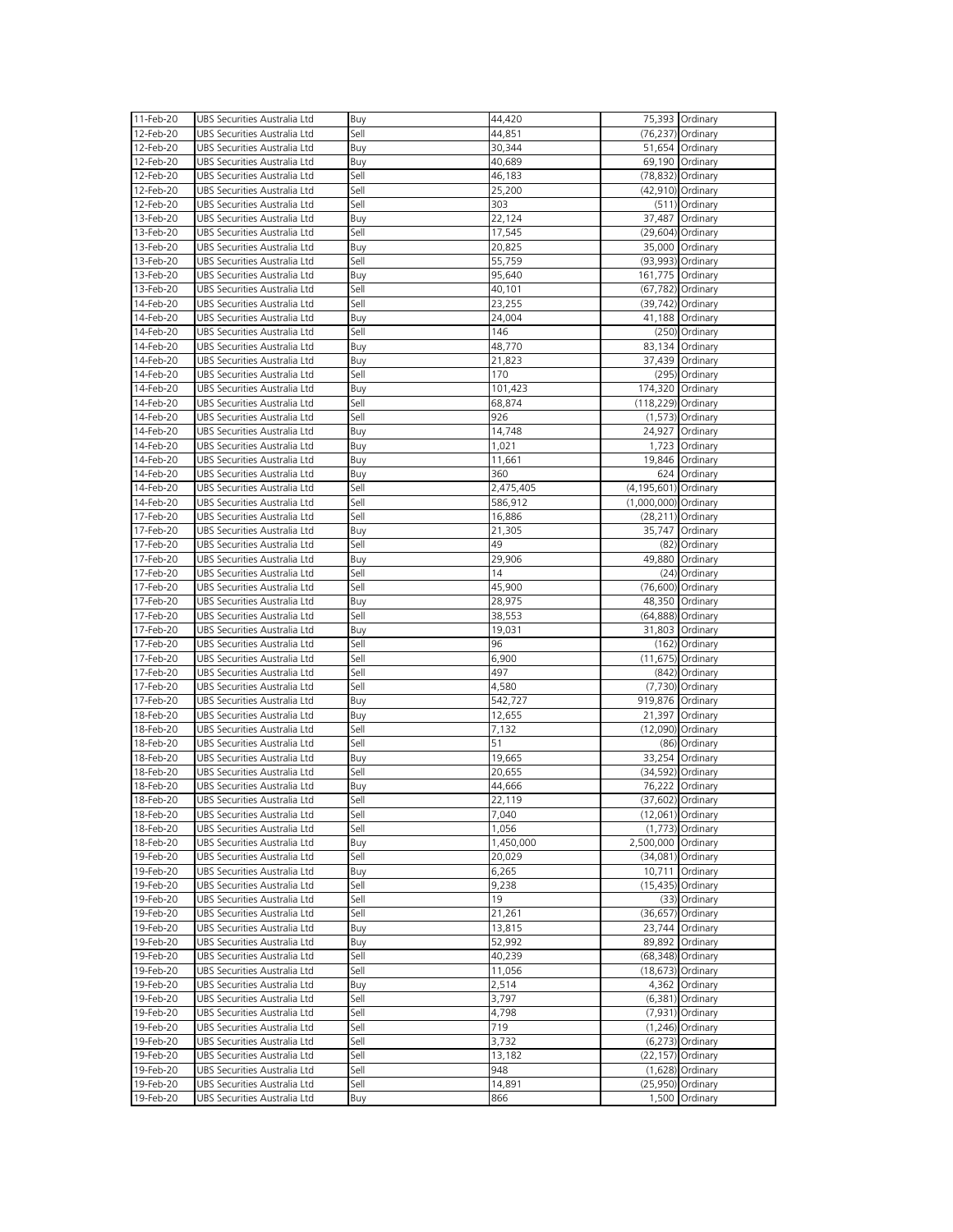| 19-Feb-20              | UBS Securities Australia Ltd                                 | Sell           | 234,286           | (400,000) Ordinary  |                     |
|------------------------|--------------------------------------------------------------|----------------|-------------------|---------------------|---------------------|
| 20-Feb-20              | UBS Securities Australia Ltd                                 | Sell           | 72,043            | (114,689) Ordinary  |                     |
|                        |                                                              |                |                   |                     |                     |
| 20-Feb-20              | UBS Securities Australia Ltd                                 | Buy            | 55,362            |                     | 88,438 Ordinary     |
| 20-Feb-20              | UBS Securities Australia Ltd                                 | Sell           | 3,263             |                     | $(5,210)$ Ordinary  |
| 20-Feb-20              | UBS Securities Australia Ltd                                 | Sell           | 17                |                     | $(27)$ Ordinary     |
| 20-Feb-20              | UBS Securities Australia Ltd                                 | Buy            | 635               |                     | 1,000 Ordinary      |
| 20-Feb-20              | UBS Securities Australia Ltd                                 | Sell           | 14,907            |                     | (23,791) Ordinary   |
| 20-Feb-20              | UBS Securities Australia Ltd                                 | Sell           | 56,921            |                     | (90,715) Ordinary   |
| 20-Feb-20              | UBS Securities Australia Ltd                                 | Buy            | 76,028            | 120,985 Ordinary    |                     |
|                        |                                                              |                |                   |                     |                     |
| 20-Feb-20              | UBS Securities Australia Ltd                                 | Sell           | 85,905            | (137,579) Ordinary  |                     |
| 20-Feb-20              | UBS Securities Australia Ltd                                 | Sell           |                   |                     | $(11)$ Ordinary     |
| 20-Feb-20              | UBS Securities Australia Ltd                                 | Buy            | 2,480,000         | 4,000,000 Ordinary  |                     |
| 21-Feb-20              | UBS Securities Australia Ltd                                 | Sell           | 55,466            |                     | (90,390) Ordinary   |
| 21-Feb-20              | UBS Securities Australia Ltd                                 | Buy            | 53,300            |                     | 87,571 Ordinary     |
| 21-Feb-20              | UBS Securities Australia Ltd                                 | Sell           | 6,993             |                     | $(11,530)$ Ordinary |
| 21-Feb-20              | UBS Securities Australia Ltd                                 | Sell           | 17                |                     | $(27)$ Ordinary     |
|                        |                                                              |                |                   |                     |                     |
| 21-Feb-20              | UBS Securities Australia Ltd                                 | Sell           | 13,015            |                     | $(21,336)$ Ordinary |
| 21-Feb-20              | UBS Securities Australia Ltd                                 | Buy            | 18,150            |                     | 30,000 Ordinary     |
| 21-Feb-20              | UBS Securities Australia Ltd                                 | Sell           | 41,588            |                     | (67,188) Ordinary   |
| 21-Feb-20              | UBS Securities Australia Ltd                                 | Buy            | 93,563            | 153,103 Ordinary    |                     |
| 21-Feb-20              | UBS Securities Australia Ltd                                 | Sell           | 108,337           | (177,813) Ordinary  |                     |
| 21-Feb-20              | UBS Securities Australia Ltd                                 | Buy            | 496,351           | 810,000 Ordinary    |                     |
| 21-Feb-20              | UBS Securities Australia Ltd                                 | Sell           | 61,389            | (100,081) Ordinary  |                     |
|                        |                                                              |                |                   |                     |                     |
| 21-Feb-20              | UBS Securities Australia Ltd                                 | Sell           | 355               |                     | (584) Ordinary      |
| 21-Feb-20              | UBS Securities Australia Ltd                                 | Sell           | 356,564           | (578,109) Ordinary  |                     |
| 24-Feb-20              | UBS Securities Australia Ltd                                 | Buy            | 126,641           | 225,460 Ordinary    |                     |
| 24-Feb-20              | UBS Securities Australia Ltd                                 | Sell           | 157,144           | (279,737) Ordinary  |                     |
| 24-Feb-20              | UBS Securities Australia Ltd                                 | Sell           | 20,450            |                     | (36,372) Ordinary   |
| 24-Feb-20              | UBS Securities Australia Ltd                                 | Sell           | 4                 |                     | (7) Ordinary        |
| 24-Feb-20              | UBS Securities Australia Ltd                                 | Sell           | 49,076            |                     | (88,601) Ordinary   |
|                        |                                                              |                |                   |                     |                     |
| 24-Feb-20              | UBS Securities Australia Ltd                                 | Buy            | 39,298            |                     | 70,000 Ordinary     |
| 24-Feb-20              | UBS Securities Australia Ltd                                 | Sell           | 11,200            |                     | (20,000) Ordinary   |
| 24-Feb-20              | UBS Securities Australia Ltd                                 | Buy            | 169,224           | 301,187 Ordinary    |                     |
| 24-Feb-20              | UBS Securities Australia Ltd                                 | Sell           | 87,499            | (156,325) Ordinary  |                     |
| 24-Feb-20              | UBS Securities Australia Ltd                                 | Sell           | 40,463            | $(73,318)$ Ordinary |                     |
|                        |                                                              |                |                   |                     |                     |
|                        |                                                              |                |                   |                     |                     |
| 24-Feb-20              | UBS Securities Australia Ltd                                 | Sell           | 14,082            |                     | (24,596) Ordinary   |
| 24-Feb-20              | UBS Securities Australia Ltd                                 | Sell           | 2,120             |                     | $(3,861)$ Ordinary  |
| 25-Feb-20              | UBS AG London Branch                                         | Stock returned | N/A               | (923,793) Ordinary  |                     |
| 25-Feb-20              | UBS Securities Australia Ltd                                 | Buy            | 125,266           | 238,182 Ordinary    |                     |
| 25-Feb-20              | UBS Securities Australia Ltd                                 | Sell           | 39,581            |                     | (73,798) Ordinary   |
| 25-Feb-20              | UBS Securities Australia Ltd                                 | Sell           | 13,833            |                     | (26,090) Ordinary   |
| 25-Feb-20              | UBS Securities Australia Ltd                                 | Sell           | 10                |                     |                     |
|                        |                                                              |                |                   |                     | (19) Ordinary       |
| 25-Feb-20              | UBS Securities Australia Ltd                                 | Sell           | 53,324            |                     | (99,760) Ordinary   |
| 25-Feb-20              | UBS Securities Australia Ltd                                 | Buy            | 19,720            |                     | 37,000 Ordinary     |
| 25-Feb-20              | UBS Securities Australia Ltd                                 | Sell           | 56,960            | (106,923) Ordinary  |                     |
| 25-Feb-20              | UBS Securities Australia Ltd                                 | Buy            | 225,872           | 424,990 Ordinary    |                     |
| 25-Feb-20              | UBS Securities Australia Ltd                                 | Sell           | 152,336           | (288,128) Ordinary  |                     |
| 25-Feb-20              | UBS Securities Australia Ltd                                 | Sell           | 67,691            | (125,858) Ordinary  |                     |
| 25-Feb-20              | UBS Securities Australia Ltd                                 | Sell           | 28,561            |                     | (52,888) Ordinary   |
| 25-Feb-20              | UBS Securities Australia Ltd                                 | Buy            | 3,446             |                     | 6,381 Ordinary      |
|                        |                                                              |                |                   |                     |                     |
| 25-Feb-20              | UBS Securities Australia Ltd                                 | Buy            | 11,043            |                     | 20,546 Ordinary     |
| 25-Feb-20              | UBS Securities Australia Ltd                                 | Sell           | 221,701           | (415,041) Ordinary  |                     |
| 25-Feb-20              | UBS Securities Australia Ltd                                 | Buy            | 74,973            | 140,797 Ordinary    |                     |
| 25-Feb-20              | UBS Securities Australia Ltd                                 | Buy            | 2,333             |                     | 4,410 Ordinary      |
| 25-Feb-20              | UBS Securities Australia Ltd                                 | Buy            | 72,097            | 135,627 Ordinary    |                     |
| 25-Feb-20              | UBS Securities Australia Ltd                                 | Buy            | 23,526            |                     | 44,210 Ordinary     |
| 25-Feb-20              | UBS Securities Australia Ltd                                 | Buy            | 23,369            |                     | 43,633 Ordinary     |
| 25-Feb-20              | UBS Securities Australia Ltd                                 |                | 97                |                     | 186 Ordinary        |
|                        |                                                              | Buy            |                   |                     |                     |
| 25-Feb-20              | UBS Securities Australia Ltd                                 | Sell           | 1,002             |                     | $(1,900)$ Ordinary  |
| 26-Feb-20              | UBS AG London Branch                                         | Stock returned | N/A               | (923,793) Ordinary  |                     |
| 26-Feb-20              | UBS Securities Australia Ltd                                 | Buy            | 27,687            |                     | 53,351 Ordinary     |
| 26-Feb-20              | UBS Securities Australia Ltd                                 | Sell           | 14,997            |                     | (28,956) Ordinary   |
| 26-Feb-20              | UBS Securities Australia Ltd                                 | Sell           | 20,109            |                     | (38,772) Ordinary   |
| 26-Feb-20              | UBS Securities Australia Ltd                                 | Sell           | 8                 |                     | (16) Ordinary       |
| 26-Feb-20              | UBS Securities Australia Ltd                                 | Sell           | 39,171            |                     | (75,567) Ordinary   |
|                        |                                                              |                |                   |                     |                     |
| 26-Feb-20              | UBS Securities Australia Ltd                                 | Buy            | 5,150             |                     | 10,000 Ordinary     |
| 26-Feb-20              | UBS Securities Australia Ltd                                 | Buy            | 116,118           | 223,987 Ordinary    |                     |
| 26-Feb-20              | UBS Securities Australia Ltd                                 | Sell           | 63,722            | (122,680) Ordinary  |                     |
| 26-Feb-20<br>26-Feb-20 | UBS Securities Australia Ltd<br>UBS Securities Australia Ltd | Sell<br>Sell   | 45,505<br>119,969 | (231,692) Ordinary  | (87,923) Ordinary   |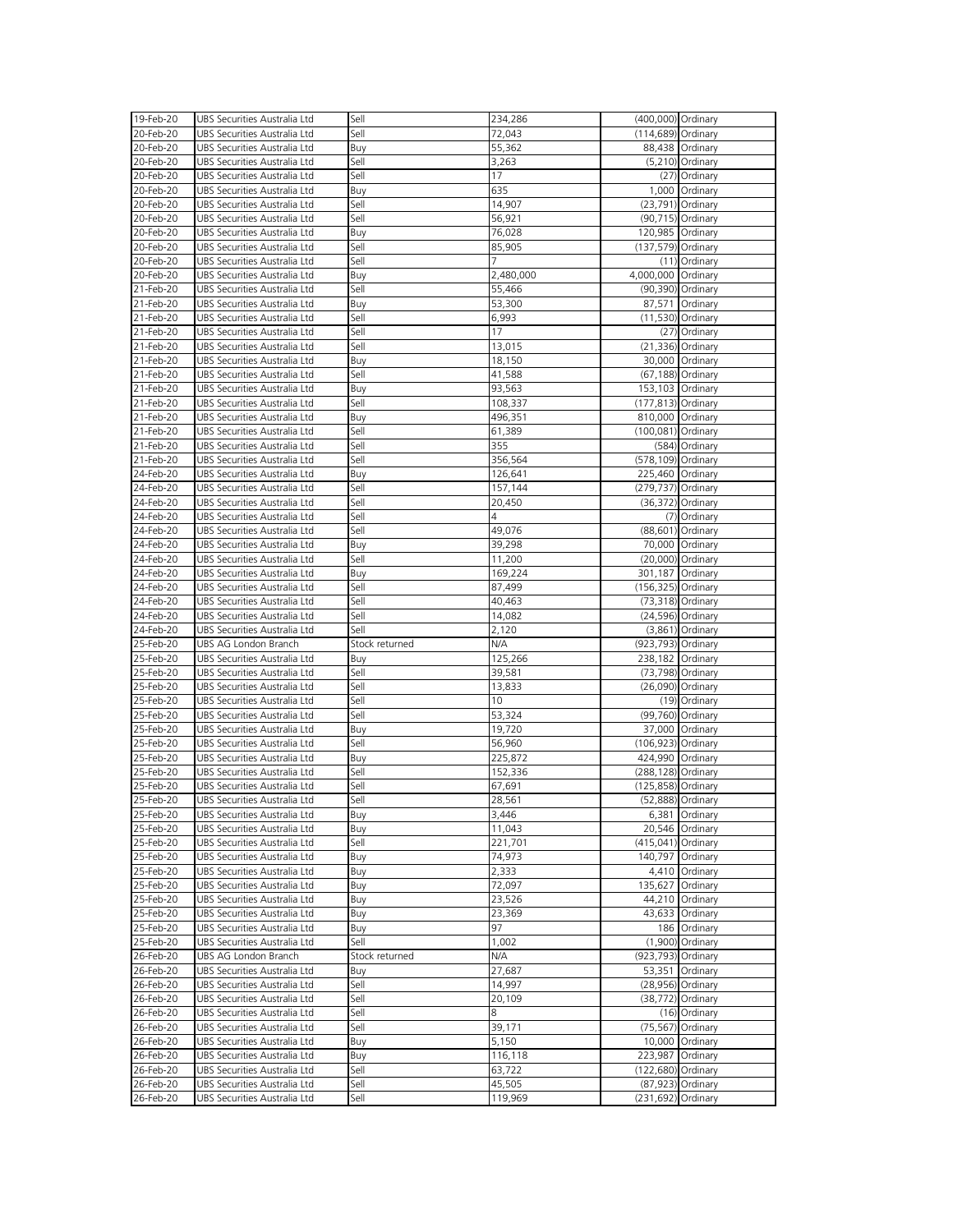| 26-Feb-20              | UBS Securities Australia Ltd                                 | Buy        | 159             |                       | 308 Ordinary                      |
|------------------------|--------------------------------------------------------------|------------|-----------------|-----------------------|-----------------------------------|
|                        |                                                              |            |                 |                       |                                   |
| 26-Feb-20              | UBS Securities Australia Ltd                                 | Buy        | 37,235          |                       | 71,332 Ordinary                   |
| 26-Feb-20              | UBS Securities Australia Ltd                                 | Buy        | 3,405           |                       | 6,602 Ordinary                    |
| 26-Feb-20              | UBS Securities Australia Ltd                                 | Buy        | 16,609          |                       | 32,072 Ordinary                   |
| 26-Feb-20              | UBS Securities Australia Ltd                                 | Buy        | 545             |                       | 1,054 Ordinary                    |
| 26-Feb-20              | UBS Securities Australia Ltd                                 | Sell       | 292,103         | (559,608) Ordinary    |                                   |
|                        |                                                              |            |                 |                       |                                   |
| 27-Feb-20              | UBS Securities Australia Ltd                                 | Buy        | 61,545          | 120,090 Ordinary      |                                   |
| 27-Feb-20              | UBS Securities Australia Ltd                                 | Sell       | 26,865          |                       | (52,566) Ordinary                 |
| 27-Feb-20              | UBS Securities Australia Ltd                                 | Sell       | 6,536           |                       | $(12,503)$ Ordinary               |
| 27-Feb-20              | UBS Securities Australia Ltd                                 | Sell       | 8               |                       | $(15)$ Ordinary                   |
| 27-Feb-20              | UBS Securities Australia Ltd                                 | Sell       | 6,478           |                       | $(12, 431)$ Ordinary              |
|                        | UBS Securities Australia Ltd                                 |            |                 |                       |                                   |
| 27-Feb-20              |                                                              | Buy        | 34,730          |                       | 67,000 Ordinary                   |
| 27-Feb-20              | UBS Securities Australia Ltd                                 | Buy        | 88,178          | 171,861 Ordinary      |                                   |
| 27-Feb-20              | UBS Securities Australia Ltd                                 | Sell       | 25,101          |                       | $(48, 143)$ Ordinary              |
| 27-Feb-20              | UBS Securities Australia Ltd                                 | Sell       | 76,638          | (149,102) Ordinary    |                                   |
| 27-Feb-20              | UBS Securities Australia Ltd                                 | Sell       | 453,492         | (893,597) Ordinary    |                                   |
| 27-Feb-20              | UBS Securities Australia Ltd                                 | Sell       | 4,269           |                       | (8,209) Ordinary                  |
|                        |                                                              |            |                 |                       |                                   |
| 27-Feb-20              | UBS Securities Australia Ltd                                 | Sell       | 816             |                       | $(1,600)$ Ordinary                |
| 27-Feb-20              | UBS Securities Australia Ltd                                 | Buy        | 1,449           |                       | 2,841 Ordinary                    |
| 27-Feb-20              | UBS Securities Australia Ltd                                 | Buy        | 33,052          |                       | 64,899 Ordinary                   |
| 27-Feb-20              | UBS Securities Australia Ltd                                 | Buy        | 27,517          |                       | 54,040 Ordinary                   |
| 27-Feb-20              | UBS Securities Australia Ltd                                 | Buy        | 3,292           |                       | 6,448 Ordinary                    |
|                        |                                                              |            |                 |                       |                                   |
| 28-Feb-20              | UBS Securities Australia Ltd                                 | Sell       | 34,165          |                       | (70,163) Ordinary                 |
| 28-Feb-20              | UBS Securities Australia Ltd                                 | Buy        | 43,577          |                       | 89,521 Ordinary                   |
| 28-Feb-20              | UBS Securities Australia Ltd                                 | Sell       | 54,301          | (110,903) Ordinary    |                                   |
| 28-Feb-20              | UBS Securities Australia Ltd                                 | Sell       |                 |                       | (15) Ordinary                     |
| 28-Feb-20              | UBS Securities Australia Ltd                                 | Sell       |                 |                       |                                   |
|                        |                                                              |            | 58,817          | (120,080) Ordinary    |                                   |
| 28-Feb-20              | UBS Securities Australia Ltd                                 | Buy        | 118,114         | 241,058 Ordinary      |                                   |
| 28-Feb-20              | UBS Securities Australia Ltd                                 | Sell       | 112,004         | (229,058) Ordinary    |                                   |
| 28-Feb-20              | UBS Securities Australia Ltd                                 | Sell       | 5,682           |                       | $(11,364)$ Ordinary               |
| 28-Feb-20              | UBS Securities Australia Ltd                                 | Sell       | 1,436,617       | (2,919,906) Ordinary  |                                   |
| 28-Feb-20              | UBS Securities Australia Ltd                                 | Buy        | 2,500,000       | 5,000,000 Ordinary    |                                   |
|                        |                                                              |            |                 |                       |                                   |
| 02-Mar-20              | UBS Securities Australia Ltd                                 | Buy        | 35,086          |                       | 74,243 Ordinary                   |
| 02-Mar-20              | UBS Securities Australia Ltd                                 | Sell       | 92,907          | (192,192) Ordinary    |                                   |
| 02-Mar-20              | UBS Securities Australia Ltd                                 | Sell       | 4               |                       | (9) Ordinary                      |
| 02-Mar-20              | UBS Securities Australia Ltd                                 | Buy        | 180,711         | 382,599 Ordinary      |                                   |
| 02-Mar-20              | UBS Securities Australia Ltd                                 | Sell       | 133,692         | (285,643) Ordinary    |                                   |
|                        |                                                              |            |                 |                       |                                   |
| 02-Mar-20              | UBS Securities Australia Ltd                                 | Sell       | 62,687          | $(131, 047)$ Ordinary |                                   |
| 03-Mar-20              | UBS Securities Australia Ltd                                 | Sell       | 177,237         | (347,766) Ordinary    |                                   |
| 03-Mar-20              | UBS Securities Australia Ltd                                 | Buy        | 45,624          |                       | 91,486 Ordinary                   |
| 03-Mar-20              | UBS Securities Australia Ltd                                 | Sell       | 9               |                       | $(18)$ Ordinary                   |
| 03-Mar-20              | UBS Securities Australia Ltd                                 | Sell       | 149,230         | (301,159) Ordinary    |                                   |
|                        |                                                              |            |                 |                       |                                   |
| 03-Mar-20              | UBS Securities Australia Ltd                                 | Buy        | 179,405         | 355,562 Ordinary      |                                   |
| 03-Mar-20              | UBS Securities Australia Ltd                                 | Sell       | 124,083         | (243,171) Ordinary    |                                   |
| 03-Mar-20              | UBS Securities Australia Ltd                                 | Sell       | 38,247          |                       | (78,300) Ordinary                 |
| 03-Mar-20              | UBS Securities Australia Ltd                                 | Sell       | 3,984           |                       | (8,300) Ordinary                  |
| 03-Mar-20              | UBS Securities Australia Ltd                                 | Sell       | 195,961         | (400,000) Ordinary    |                                   |
|                        |                                                              |            |                 |                       |                                   |
| 04-Mar-20              | UBS Securities Australia Ltd                                 | Sell       | 14,145          |                       | $(29,312)$ Ordinary               |
| 04-Mar-20              | UBS Securities Australia Ltd                                 | Buy        | 27,782          |                       | 57,309 Ordinary                   |
| 04-Mar-20              | UBS Securities Australia Ltd                                 | Sell       | 22              |                       | (46) Ordinary                     |
| 04-Mar-20              | UBS Securities Australia Ltd                                 | Sell       | 4,490           |                       | $(9,282)$ Ordinary                |
| 04-Mar-20              | UBS Securities Australia Ltd                                 | Buy        | 35,186          |                       | 72,254 Ordinary                   |
|                        |                                                              | Sell       |                 |                       |                                   |
| 04-Mar-20              | UBS Securities Australia Ltd                                 |            | 20,689          |                       | (42,925) Ordinary                 |
| 04-Mar-20              | UBS Securities Australia Ltd                                 | Sell       | 6,695           |                       | $(13,664)$ Ordinary               |
| 04-Mar-20              | UBS Securities Australia Ltd                                 | Buy        | 21,780          |                       | 44,218 Ordinary                   |
| 04-Mar-20              | UBS Securities Australia Ltd                                 | Buy        | 39,103          |                       | 80,675 Ordinary                   |
| 04-Mar-20              | UBS Securities Australia Ltd                                 | Buy        | 6,010           |                       | 12,326 Ordinary                   |
|                        |                                                              |            |                 |                       |                                   |
| 04-Mar-20              | UBS Securities Australia Ltd                                 | Buy        | 6,369           |                       | 13,162 Ordinary                   |
| 05-Mar-20              | UBS Securities Australia Ltd                                 | Sell       | 48,278          |                       | (97,552) Ordinary                 |
| 05-Mar-20              | UBS Securities Australia Ltd                                 | Buy        | 83,370          |                       | 170,266 Ordinary                  |
| 05-Mar-20              | UBS Securities Australia Ltd                                 | Sell       | 23              |                       | (46) Ordinary                     |
| 05-Mar-20              | UBS Securities Australia Ltd                                 | Buy        | 46,805          |                       | 94,111 Ordinary                   |
| 05-Mar-20              | UBS Securities Australia Ltd                                 | Sell       |                 |                       |                                   |
|                        |                                                              |            | 18,103          |                       | (35,385) Ordinary                 |
| 05-Mar-20              | UBS Securities Australia Ltd                                 | Sell       | 80,090          | $(162, 511)$ Ordinary |                                   |
| 05-Mar-20              | UBS Securities Australia Ltd                                 | Sell       | 8,150           |                       | $(16,464)$ Ordinary               |
| 05-Mar-20              | UBS Securities Australia Ltd                                 | Buy        | 16,674          | 32,800                | Ordinary                          |
| 05-Mar-20              | UBS Securities Australia Ltd                                 | Buy        | 852             |                       | 1,754 Ordinary                    |
|                        | UBS Securities Australia Ltd                                 | Buy        | 1,560           |                       | 3,166 Ordinary                    |
| 05-Mar-20              |                                                              |            |                 |                       |                                   |
|                        |                                                              |            |                 |                       |                                   |
| 05-Mar-20<br>05-Mar-20 | UBS Securities Australia Ltd<br>UBS Securities Australia Ltd | Buy<br>Buy | 28,372<br>2,707 |                       | 58,180 Ordinary<br>5,498 Ordinary |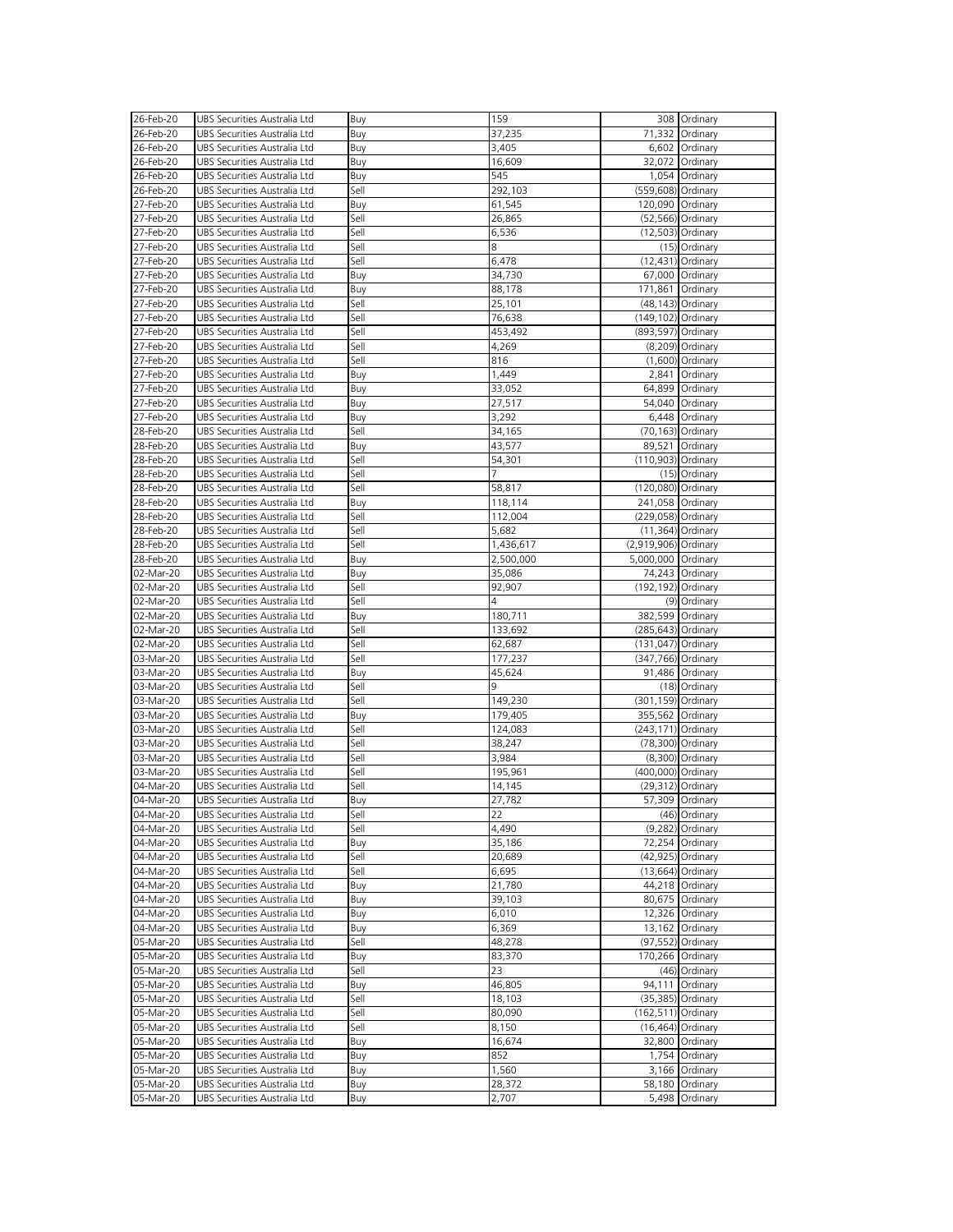| 05-Mar-20 | UBS Securities Australia Ltd | Buy            | 33,132    |                      | 67,049 Ordinary      |
|-----------|------------------------------|----------------|-----------|----------------------|----------------------|
| 05-Mar-20 |                              |                |           |                      |                      |
|           | UBS Securities Australia Ltd | Buy            | 22,769    |                      | 46,558 Ordinary      |
| 06-Mar-20 | UBS Securities Australia Ltd | Sell           | 11,597    |                      | (24,200) Ordinary    |
| 06-Mar-20 | UBS Securities Australia Ltd | Buy            | 8,805     |                      | 18,432 Ordinary      |
| 06-Mar-20 | UBS Securities Australia Ltd | Sell           | 28        |                      | (59) Ordinary        |
| 06-Mar-20 | UBS Securities Australia Ltd | Sell           | 22,006    |                      | (46,169) Ordinary    |
| 06-Mar-20 | UBS Securities Australia Ltd | Buy            | 38,604    |                      | 80,701 Ordinary      |
| 06-Mar-20 | UBS Securities Australia Ltd |                |           |                      |                      |
|           |                              | Buy            | 15,221    |                      | 31,874 Ordinary      |
| 06-Mar-20 | UBS Securities Australia Ltd | Buy            | 402       |                      | 842 Ordinary         |
| 06-Mar-20 | UBS Securities Australia Ltd | Buy            | 15,731    |                      | 32,834 Ordinary      |
| 06-Mar-20 | UBS Securities Australia Ltd | Buy            | 179       |                      | 375 Ordinary         |
| 06-Mar-20 | UBS Securities Australia Ltd | Sell           | 286,213   | (600,000) Ordinary   |                      |
| 09-Mar-20 | UBS Securities Australia Ltd | Buy            | 80,452    | 188,597 Ordinary     |                      |
| 09-Mar-20 | UBS Securities Australia Ltd | Sell           | 47,359    | (109,999) Ordinary   |                      |
|           |                              |                |           |                      |                      |
| 09-Mar-20 | UBS Securities Australia Ltd | Sell           | 19        |                      | (43) Ordinary        |
| 09-Mar-20 | UBS Securities Australia Ltd | Buy            | 170,682   | 397,399 Ordinary     |                      |
| 09-Mar-20 | UBS Securities Australia Ltd | Sell           | 94,618    | (214,378) Ordinary   |                      |
| 09-Mar-20 | UBS Securities Australia Ltd | Sell           | 54,585    | (129,433) Ordinary   |                      |
| 09-Mar-20 | UBS Securities Australia Ltd | Buy            | 38,585    |                      | 90,916 Ordinary      |
| 09-Mar-20 | UBS Securities Australia Ltd | Sell           | 2,315     |                      | (5,167) Ordinary     |
| 09-Mar-20 | UBS Securities Australia Ltd | Sell           | 103       |                      | (232) Ordinary       |
|           |                              |                |           |                      |                      |
| 09-Mar-20 | UBS Securities Australia Ltd | Buy            |           |                      | 3 Ordinary           |
| 09-Mar-20 | UBS Securities Australia Ltd | Sell           | 4,373     |                      | (10,400) Ordinary    |
| 09-Mar-20 | UBS Securities Australia Ltd | Buy            | 85,343    | 197,354 Ordinary     |                      |
| 09-Mar-20 | UBS Securities Australia Ltd | Buy            | 1,592     |                      | 3,794 Ordinary       |
| 09-Mar-20 | UBS Securities Australia Ltd | Buy            | 55,885    | 132,491 Ordinary     |                      |
| 09-Mar-20 | UBS Securities Australia Ltd | Sell           | 5,562     |                      | (12,500) Ordinary    |
| 10-Mar-20 | UBS Securities Australia Ltd |                |           | 111,386 Ordinary     |                      |
|           |                              | Buy            | 47,826    |                      |                      |
| 10-Mar-20 | UBS Securities Australia Ltd | Sell           | 11,485    |                      | (27,459) Ordinary    |
| 10-Mar-20 | UBS Securities Australia Ltd | Sell           | 35        |                      | (83) Ordinary        |
| 10-Mar-20 | UBS Securities Australia Ltd | Sell           | 20,345    |                      | (47,307) Ordinary    |
| 10-Mar-20 | UBS Securities Australia Ltd | Sell           | 160,675   | (373,738) Ordinary   |                      |
| 10-Mar-20 | UBS Securities Australia Ltd | Buy            | 144,616   | 337,594 Ordinary     |                      |
| 10-Mar-20 | UBS Securities Australia Ltd | Sell           | 656       |                      | (1,500) Ordinary     |
| 10-Mar-20 | UBS Securities Australia Ltd |                |           |                      | 54,676 Ordinary      |
|           |                              | Buy            | 23,831    |                      |                      |
| 10-Mar-20 | UBS Securities Australia Ltd | Buy            | 5,237     |                      | 12,082 Ordinary      |
| 10-Mar-20 | UBS Securities Australia Ltd | Buy            | 7,362     |                      | 17,052 Ordinary      |
| 10-Mar-20 | UBS Securities Australia Ltd | Buy            | 8,883     |                      | 20,553 Ordinary      |
| 10-Mar-20 | UBS Securities Australia Ltd | Buy            | 7,818     |                      | 18,008 Ordinary      |
| 10-Mar-20 | UBS Securities Australia Ltd | Sell           | 430,128   | (1,000,000) Ordinary |                      |
| 10-Mar-20 | UBS Securities Australia Ltd | Sell           | 677,863   | (1,590,000) Ordinary |                      |
| 11-Mar-20 | UBS Securities Australia Ltd | Buy            | 50,670    |                      |                      |
|           |                              |                |           | 120,136 Ordinary     |                      |
| 11-Mar-20 | UBS Securities Australia Ltd | Sell           | 50,598    | (120,913) Ordinary   |                      |
| 11-Mar-20 | UBS Securities Australia Ltd | Sell           | 59        |                      | $(131)$ Ordinary     |
| 11-Mar-20 | UBS Securities Australia Ltd | Sell           | 6,720     |                      | (15,100) Ordinary    |
| 11-Mar-20 | UBS Securities Australia Ltd | Sell           | 75,060    | (178,531) Ordinary   |                      |
| 11-Mar-20 | UBS Securities Australia Ltd | Buy            | 165,721   | 398,419 Ordinary     |                      |
| 11-Mar-20 | UBS Securities Australia Ltd | Sell           | 24,600    |                      | (60,123) Ordinary    |
| 11-Mar-20 | UBS Securities Australia Ltd | Sell           |           |                      |                      |
|           |                              |                | 24,577    |                      | (58,657) Ordinary    |
| 11-Mar-20 | UBS Securities Australia Ltd | Buy            | 5,840     |                      | 14,168 Ordinary      |
| 11-Mar-20 | UBS Securities Australia Ltd | Buy            | 1,800,000 | 4,500,000 Ordinary   |                      |
| 12-Mar-20 | UBS Securities Australia Ltd | Sell           | 44,050    | (119,955) Ordinary   |                      |
| 12-Mar-20 | UBS Securities Australia Ltd | Buy            | 59,528    | 162,379 Ordinary     |                      |
| 12-Mar-20 | UBS Securities Australia Ltd | Sell           | 8         |                      | (20) Ordinary        |
| 12-Mar-20 | UBS Securities Australia Ltd | Sell           | 92,269    | (248,438) Ordinary   |                      |
| 12-Mar-20 | UBS Securities Australia Ltd | Sell           | 75,519    | (197,847) Ordinary   |                      |
|           |                              |                |           |                      |                      |
| 12-Mar-20 | UBS Securities Australia Ltd | Buy            | 145,711   | 395,437 Ordinary     |                      |
| 13-Mar-20 | UBS AG London Branch         | Stock received | N/A       | 1,472,258 Ordinary   |                      |
| 13-Mar-20 | UBS AG, Australia Branch     | Stock received | N/A       | 43,082,750 Ordinary  |                      |
| 13-Mar-20 | UBS Securities Australia Ltd | Buy            | 36,580    | 110,010 Ordinary     |                      |
| 13-Mar-20 | UBS Securities Australia Ltd | Sell           | 87,608    | (248,233) Ordinary   |                      |
| 13-Mar-20 | UBS Securities Australia Ltd | Sell           |           |                      | (22) Ordinary        |
| 13-Mar-20 | UBS Securities Australia Ltd |                | 115,632   | 349,727 Ordinary     |                      |
|           |                              | Buy            |           |                      |                      |
| 13-Mar-20 | UBS Securities Australia Ltd | Sell           | 26,713    |                      | $(82, 511)$ Ordinary |
| 13-Mar-20 | UBS Securities Australia Ltd | Sell           | 95,969    | (292,682) Ordinary   |                      |
| 16-Mar-20 | UBS Securities Australia Ltd | Buy            | 22,206    |                      | 64,215 Ordinary      |
| 16-Mar-20 | UBS Securities Australia Ltd | Sell           | 10,393    |                      | (29,031) Ordinary    |
| 16-Mar-20 | UBS Securities Australia Ltd | Sell           | 65,019    | (187,809) Ordinary   |                      |
|           |                              |                |           |                      |                      |
| 16-Mar-20 | UBS Securities Australia Ltd | Buy            | 145,514   | 417,543 Ordinary     |                      |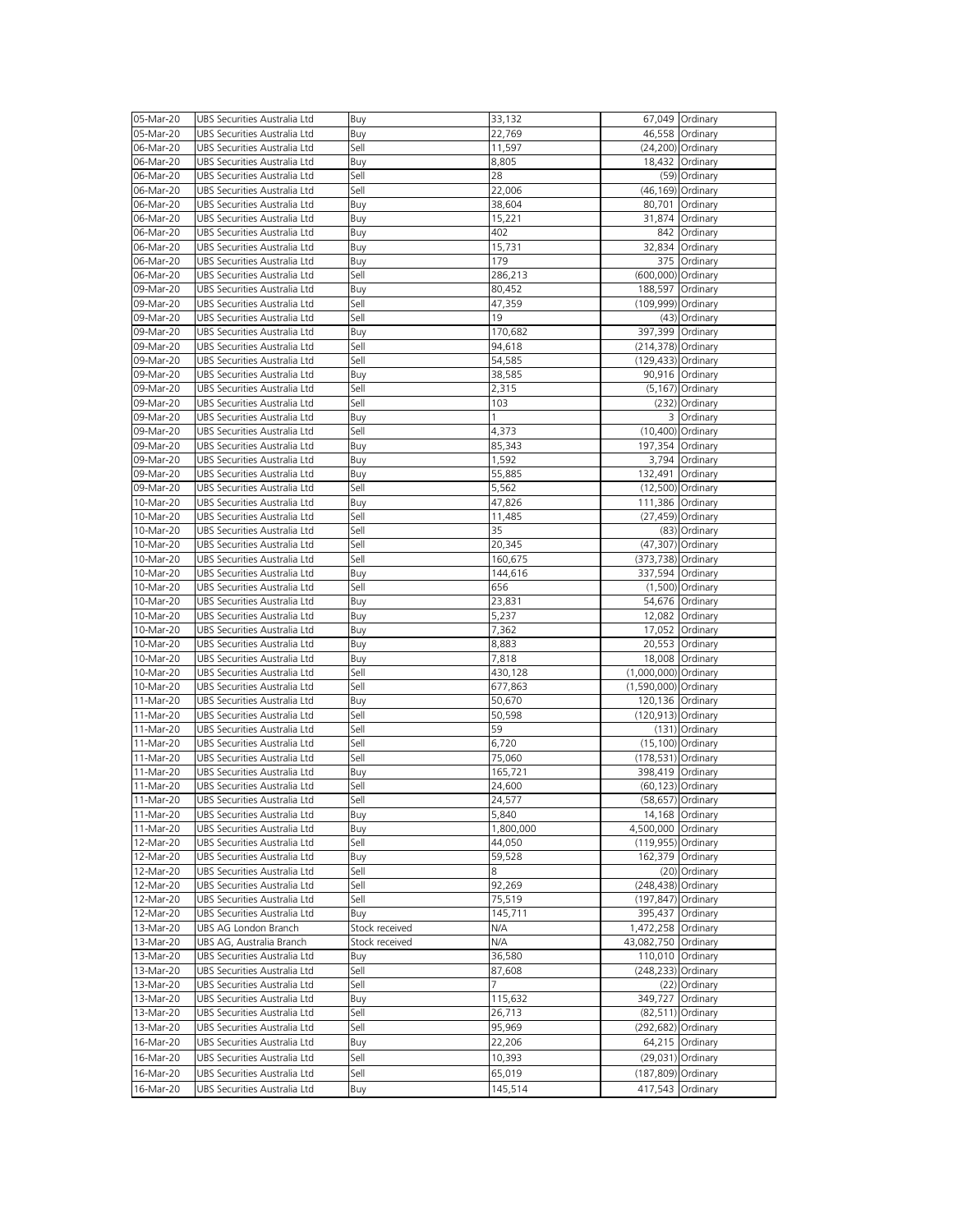| 16-Mar-20 | UBS Securities Australia Ltd | Sell           | 37,619    | (108,724) Ordinary    |                     |
|-----------|------------------------------|----------------|-----------|-----------------------|---------------------|
| 16-Mar-20 | UBS Securities Australia Ltd | Sell           | 181,638   | (519,560) Ordinary    |                     |
| 16-Mar-20 | UBS AG, Australia Branch     | Stock returned | N/A       | (14,182,543) Ordinary |                     |
| 17-Mar-20 | UBS Securities Australia Ltd | Buy            | 229,686   | 715,757 Ordinary      |                     |
| 17-Mar-20 | UBS Securities Australia Ltd | Sell           | 164,137   | (506,127) Ordinary    |                     |
| 17-Mar-20 | UBS Securities Australia Ltd | Sell           | 121,698   | (381,499) Ordinary    |                     |
| 17-Mar-20 | UBS Securities Australia Ltd | Sell           | 220,570   | (700,000) Ordinary    |                     |
|           |                              | Sell           |           |                       |                     |
| 17-Mar-20 | UBS Securities Australia Ltd |                | 1,525,000 | (5,000,000) Ordinary  |                     |
| 18-Mar-20 | UBS Securities Australia Ltd | Sell           | 5,033     |                       | (16,200) Ordinary   |
| 18-Mar-20 | UBS Securities Australia Ltd | Buy            | 43,515    | 139,831 Ordinary      |                     |
| 18-Mar-20 | UBS Securities Australia Ltd | Buy            | 406,050   | 1,310,262 Ordinary    |                     |
| 18-Mar-20 | UBS Securities Australia Ltd | Sell           | 296,103   | (948,744) Ordinary    |                     |
| 18-Mar-20 | UBS Securities Australia Ltd | Sell           | 17,792    |                       | (56,807) Ordinary   |
| 18-Mar-20 | UBS Securities Australia Ltd | Buy            | 3,390,657 | 10,432,792 Ordinary   |                     |
| 18-Mar-20 | UBS Securities Australia Ltd | Sell           | 240,960   | (800,000) Ordinary    |                     |
| 19-Mar-20 | UBS AG London Branch         | Stock received | N/A       | 390,000 Ordinary      |                     |
| 19-Mar-20 | UBS Securities Australia Ltd | Buy            | 1,220,000 | 4,000,000 Ordinary    |                     |
| 19-Mar-20 | UBS Securities Australia Ltd | Sell           | 134,257   | (426,618) Ordinary    |                     |
| 19-Mar-20 | UBS Securities Australia Ltd | Buy            | 202,387   | 624,652 Ordinary      |                     |
| 19-Mar-20 | UBS Securities Australia Ltd | Sell           | 177,127   | (562,308) Ordinary    |                     |
|           | UBS Securities Australia Ltd | Sell           |           |                       |                     |
| 19-Mar-20 |                              |                | 566,820   | (1,800,000) Ordinary  |                     |
| 19-Mar-20 | UBS Securities Australia Ltd | Stock returned | N/A       | (50,000,000) Ordinary |                     |
| 19-Mar-20 | UBS AG London Branch         | Stock borrowed | N/A       | 50,000,000 Ordinary   |                     |
| 19-Mar-20 | UBS AG London Branch         | Stock returned | N/A       | (1,352,576) Ordinary  |                     |
| 19-Mar-20 | UBS AG London Branch         | Stock returned | N/A       | (699,206) Ordinary    |                     |
| 19-Mar-20 | UBS AG London Branch         | Stock returned | N/A       | (1,221,356) Ordinary  |                     |
| 19-Mar-20 | UBS AG London Branch         | Stock returned | N/A       | (779,433) Ordinary    |                     |
| 19-Mar-20 | UBS AG London Branch         | Stock returned | N/A       | (1,425,000) Ordinary  |                     |
| 19-Mar-20 | UBS AG London Branch         | Stock returned | N/A       | (209,097) Ordinary    |                     |
| 19-Mar-20 | UBS AG London Branch         | Stock returned | N/A       | (490,000) Ordinary    |                     |
| 19-Mar-20 | UBS AG London Branch         | Stock returned | N/A       | (1,472,258) Ordinary  |                     |
| 19-Mar-20 | UBS AG London Branch         | Stock returned | N/A       | (390,000) Ordinary    |                     |
| 19-Mar-20 | UBS AG, Australia Branch     | Stock returned | N/A       | (5,053,124) Ordinary  |                     |
| 20-Mar-20 | UBS Securities Australia Ltd | Sell           | 224,283   | (572,735) Ordinary    |                     |
| 20-Mar-20 | UBS Securities Australia Ltd | Sell           | 56,374    | (147,306) Ordinary    |                     |
| 20-Mar-20 | UBS Securities Australia Ltd | Buy            | 337,718   | 870,407 Ordinary      |                     |
| 20-Mar-20 | UBS Securities Australia Ltd | Sell           | 4,143     |                       | $(11,671)$ Ordinary |
| 20-Mar-20 | UBS Securities Australia Ltd | Sell           | 1,211     |                       | $(3,230)$ Ordinary  |
|           |                              | Stock received | N/A       | 13,000,000 Ordinary   |                     |
| 20-Mar-20 | UBS AG, Australia Branch     |                |           |                       |                     |
| 23-Mar-20 | UBS Securities Australia Ltd | Buy            | 116,703   | 326,168 Ordinary      |                     |
| 23-Mar-20 | UBS Securities Australia Ltd | Sell           | 124,119   | (342,114) Ordinary    |                     |
| 24-Mar-20 | UBS Securities Australia Ltd | Sell           | 12,985    |                       | (33,700) Ordinary   |
| 24-Mar-20 | UBS Securities Australia Ltd | Buy            | 7,490     |                       | 20,000 Ordinary     |
| 24-Mar-20 | UBS Securities Australia Ltd | Sell           | 139,297   | (367,152) Ordinary    |                     |
| 24-Mar-20 | UBS Securities Australia Ltd | Buy            | 341,675   | 872,732 Ordinary      |                     |
| 24-Mar-20 | UBS Securities Australia Ltd | Sell           | 354,617   | (908,575) Ordinary    |                     |
| 24-Mar-20 | UBS Securities Australia Ltd | Sell           | 20,656    |                       | $(51,654)$ Ordinary |
| 25-Mar-20 | UBS Securities Australia Ltd | Buy            | 41,223    | 105,000 Ordinary      |                     |
| 25-Mar-20 | UBS Securities Australia Ltd | Sell           | 13,312    |                       | (34,300) Ordinary   |
| 25-Mar-20 | UBS Securities Australia Ltd | Sell           | 819,689   | (2,034,472) Ordinary  |                     |
| 25-Mar-20 | UBS Securities Australia Ltd | Buy            | 687,911   | 1,753,087 Ordinary    |                     |
| 25-Mar-20 | UBS Securities Australia Ltd | Sell           | 5,740     |                       | $(14,247)$ Ordinary |
| 26-Mar-20 | UBS Securities Australia Ltd | Sell           | 459,618   | (1,159,189) Ordinary  |                     |
| 26-Mar-20 | UBS Securities Australia Ltd | Sell           | 54,820    | (132,000) Ordinary    |                     |
| 26-Mar-20 | UBS Securities Australia Ltd | Buy            | 21,341    |                       | 52,000 Ordinary     |
| 26-Mar-20 | UBS Securities Australia Ltd | Buy            | 386,134   | 954,125 Ordinary      |                     |
| 26-Mar-20 | UBS Securities Australia Ltd | Sell           |           | (645,211) Ordinary    |                     |
|           |                              |                | 266,150   |                       |                     |
| 27-Mar-20 | UBS Securities Australia Ltd | Buy            | 22,940    |                       | 55,277 Ordinary     |
| 27-Mar-20 | UBS Securities Australia Ltd | Sell           | 2,751     |                       | (6,380) Ordinary    |
| 27-Mar-20 | UBS Securities Australia Ltd | Buy            | 446       |                       | 1,054 Ordinary      |
| 27-Mar-20 | UBS Securities Australia Ltd | Sell           | 7,430     |                       | (17,400) Ordinary   |
| 27-Mar-20 | UBS Securities Australia Ltd | Buy            | 218       |                       | 500 Ordinary        |
| 27-Mar-20 | UBS Securities Australia Ltd | Buy            | 1,017,397 | 2,418,344 Ordinary    |                     |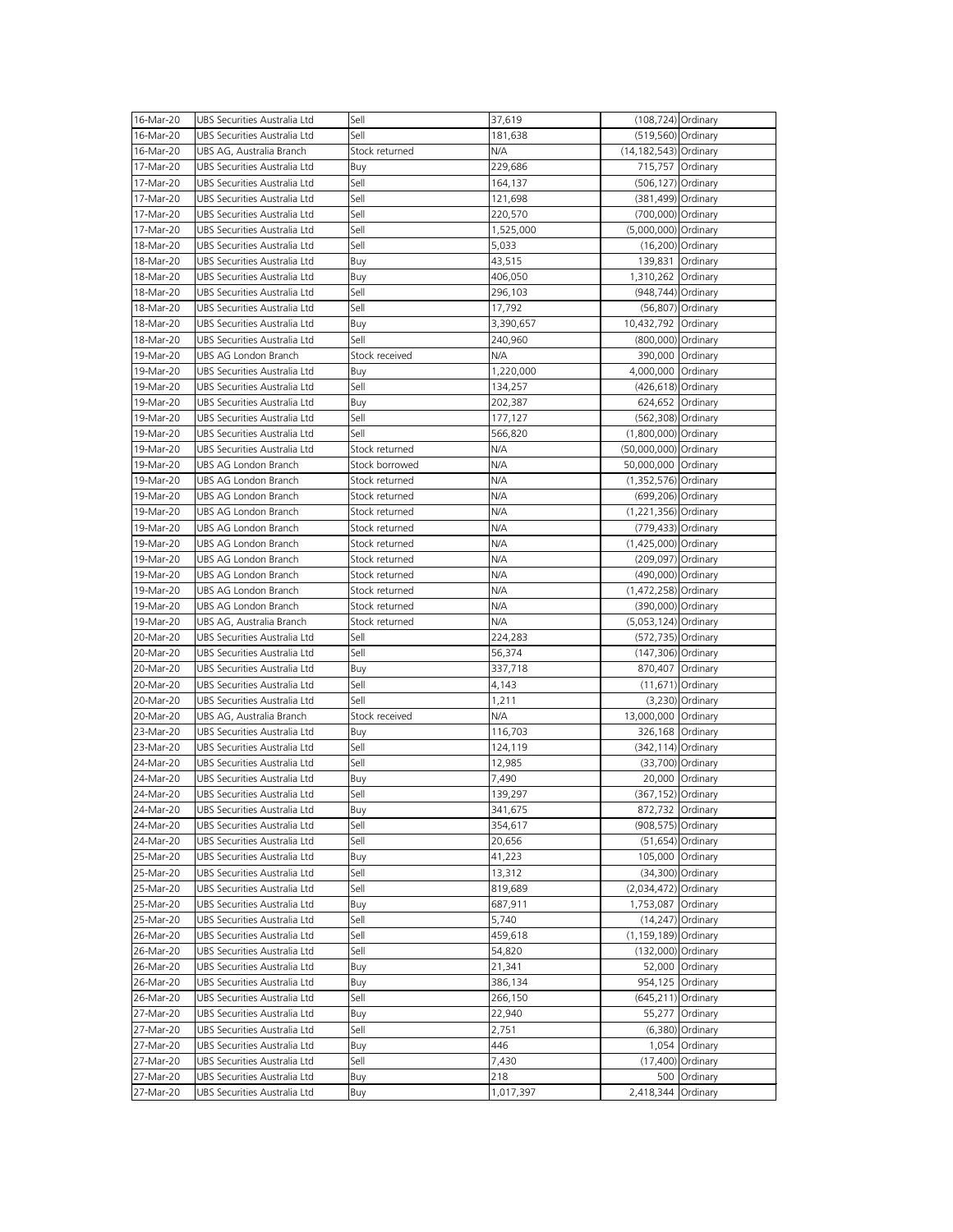| 27-Mar-20 | UBS Securities Australia Ltd | Sell           | 1,042,961 | (2,443,677) Ordinary     |                      |
|-----------|------------------------------|----------------|-----------|--------------------------|----------------------|
|           |                              |                |           |                          |                      |
| 27-Mar-20 | UBS Securities Australia Ltd | Sell           | 206,820   | (484,355) Ordinary       |                      |
| 27-Mar-20 | UBS Securities Australia Ltd | Sell           | 319,787   | (756,713) Ordinary       |                      |
| 30-Mar-20 | UBS Securities Australia Ltd | Buy            | 10,433    |                          | 23,445 Ordinary      |
| 30-Mar-20 | UBS Securities Australia Ltd | Sell           | 6,438     |                          | (14,050) Ordinary    |
| 30-Mar-20 | UBS Securities Australia Ltd | Buy            | 669,473   | 1,473,636 Ordinary       |                      |
| 30-Mar-20 | UBS Securities Australia Ltd | Sell           | 513,630   | (1,140,386) Ordinary     |                      |
| 30-Mar-20 | UBS Securities Australia Ltd | Sell           | 287,712   | (642,072) Ordinary       |                      |
| 31-Mar-20 | UBS Securities Australia Ltd | Sell           | 18,518    |                          | (37,304) Ordinary    |
|           |                              |                |           |                          |                      |
| 31-Mar-20 | UBS Securities Australia Ltd | Buy            | 99,805    | 215,794 Ordinary         |                      |
| 31-Mar-20 | UBS Securities Australia Ltd | Sell           | 5,765     |                          | (12,730) Ordinary    |
| 31-Mar-20 | UBS Securities Australia Ltd | Sell           | 1,959     |                          | (4,100) Ordinary     |
| 31-Mar-20 | UBS Securities Australia Ltd | Sell           | 694,695   | (1,450,302) Ordinary     |                      |
| 31-Mar-20 | UBS Securities Australia Ltd | Sell           | 530,724   | (1,112,628) Ordinary     |                      |
| 31-Mar-20 | UBS Securities Australia Ltd | Buy            | 1,464,753 | 3,028,853 Ordinary       |                      |
| 31-Mar-20 | UBS Securities Australia Ltd | Buy            | 4,826     |                          | 10,269 Ordinary      |
| 31-Mar-20 | UBS Securities Australia Ltd | Sell           | 676,789   | (1,420,333) Ordinary     |                      |
|           |                              |                | N/A       |                          |                      |
| 31-Mar-20 | UBS AG, Australia Branch     | Stock returned |           | (1,259,189) Ordinary     |                      |
| 01-Apr-20 | UBS Securities Australia Ltd | Sell           | 48,674    |                          | (98,530) Ordinary    |
| 01-Apr-20 | UBS Securities Australia Ltd | Buy            | 99,045    | 218,209 Ordinary         |                      |
| 01-Apr-20 | UBS Securities Australia Ltd | Buy            | 561,111   | 1,185,529 Ordinary       |                      |
| 01-Apr-20 | UBS Securities Australia Ltd | Sell           | 101,560   | (223,061) Ordinary       |                      |
| 01-Apr-20 | UBS Securities Australia Ltd | Sell           | 94,873    | (197,119) Ordinary       |                      |
| 01-Apr-20 | UBS Securities Australia Ltd | Buy            | 2,750     |                          | 5,670 Ordinary       |
| 01-Apr-20 | UBS Securities Australia Ltd | Buy            | 4,084     |                          | 8,335 Ordinary       |
| 01-Apr-20 | UBS Securities Australia Ltd | Sell           | 170,826   | (372,007) Ordinary       |                      |
|           |                              |                |           |                          |                      |
| 02-Apr-20 | UBS Securities Australia Ltd | Sell           | 110,289   | (236,570) Ordinary       |                      |
| 02-Apr-20 | UBS Securities Australia Ltd | Buy            | 120,907   | 259,903 Ordinary         |                      |
| 02-Apr-20 | UBS Securities Australia Ltd | Sell           | 654,861   | $(1, 397, 185)$ Ordinary |                      |
| 02-Apr-20 | UBS Securities Australia Ltd | Buy            | 632,162   | 1,353,666 Ordinary       |                      |
| 02-Apr-20 | UBS Securities Australia Ltd | Buy            | 989       |                          | 2,082 Ordinary       |
| 03-Apr-20 | UBS Securities Australia Ltd | Buy            | 70,576    | 155,419 Ordinary         |                      |
| 03-Apr-20 | UBS Securities Australia Ltd | Sell           | 71,391    | (152,969) Ordinary       |                      |
| 03-Apr-20 | UBS Securities Australia Ltd | Sell           | 1,115,984 | (2,424,998) Ordinary     |                      |
| 03-Apr-20 | UBS Securities Australia Ltd | Buy            | 1,152,653 | 2,467,680 Ordinary       |                      |
|           | UBS Securities Australia Ltd | Sell           |           | (628,474) Ordinary       |                      |
| 03-Apr-20 |                              |                | 295,508   |                          |                      |
| 06-Apr-20 | UBS Securities Australia Ltd | Sell           | 24,157    |                          | (50,772) Ordinary    |
| 06-Apr-20 | UBS Securities Australia Ltd | Buy            | 17,601    |                          | 37,156 Ordinary      |
| 06-Apr-20 | UBS Securities Australia Ltd | Sell           | 150,355   | (317,875) Ordinary       |                      |
| 06-Apr-20 | UBS Securities Australia Ltd | Buy            | 161,075   | 336,766 Ordinary         |                      |
| 06-Apr-20 | UBS Securities Australia Ltd | Sell           | 95,960    | (200,000) Ordinary       |                      |
| 07-Apr-20 | UBS Securities Australia Ltd | Buy            | 45,243    |                          | 96,324 Ordinary      |
| 07-Apr-20 | UBS Securities Australia Ltd | Sell           | 36,754    |                          | (78,267) Ordinary    |
| 07-Apr-20 | UBS Securities Australia Ltd | Sell           | 256,026   | (546,714) Ordinary       |                      |
| 07-Apr-20 | UBS Securities Australia Ltd | Buy            | 316,053   | 669,745 Ordinary         |                      |
|           |                              | Sell           |           |                          |                      |
| 07-Apr-20 | UBS Securities Australia Ltd |                | 19,775    |                          | $(42, 517)$ Ordinary |
| 07-Apr-20 | UBS Securities Australia Ltd | Sell           | 22,086    |                          | (47,486) Ordinary    |
| 08-Apr-20 | UBS Securities Australia Ltd | Sell           | 31,231    |                          | (65,903) Ordinary    |
| 08-Apr-20 | UBS Securities Australia Ltd | Buy            | 3,985     |                          | 8,400 Ordinary       |
| 08-Apr-20 | UBS Securities Australia Ltd | Sell           | 241,940   | (514,001) Ordinary       |                      |
| 08-Apr-20 | UBS Securities Australia Ltd | Buy            | 286,280   | 607,427 Ordinary         |                      |
| 08-Apr-20 | UBS Securities Australia Ltd | Sell           | 187       |                          | (396) Ordinary       |
| 08-Apr-20 | UBS Securities Australia Ltd | Stock returned | N/A       | (32,000,000) Ordinary    |                      |
| 08-Apr-20 | UBS AG London Branch         | Stock borrowed | N/A       | 32,000,000 Ordinary      |                      |
| 09-Apr-20 | UBS Securities Australia Ltd | Sell           | 111,489   | (227,343) Ordinary       |                      |
|           |                              |                |           |                          |                      |
| 09-Apr-20 | UBS Securities Australia Ltd | Buy            | 34,914    |                          | 71,398 Ordinary      |
| 09-Apr-20 | UBS Securities Australia Ltd | Buy            | 1,906     |                          | 3,850 Ordinary       |
| 09-Apr-20 | UBS Securities Australia Ltd | Sell           | 484,981   | (991,985) Ordinary       |                      |
| 09-Apr-20 | UBS Securities Australia Ltd | Buy            | 433,382   | 885,900 Ordinary         |                      |
| 09-Apr-20 | UBS Securities Australia Ltd | Sell           | 1,737     |                          | (3,600) Ordinary     |
| 14-Apr-20 | UBS Securities Australia Ltd | Sell           | 17,115    |                          | (33,797) Ordinary    |
| 14-Apr-20 | UBS Securities Australia Ltd | Buy            | 15,592    |                          | 31,160 Ordinary      |
| 14-Apr-20 | UBS Securities Australia Ltd | Sell           | 407       |                          | (822) Ordinary       |
|           |                              |                |           |                          |                      |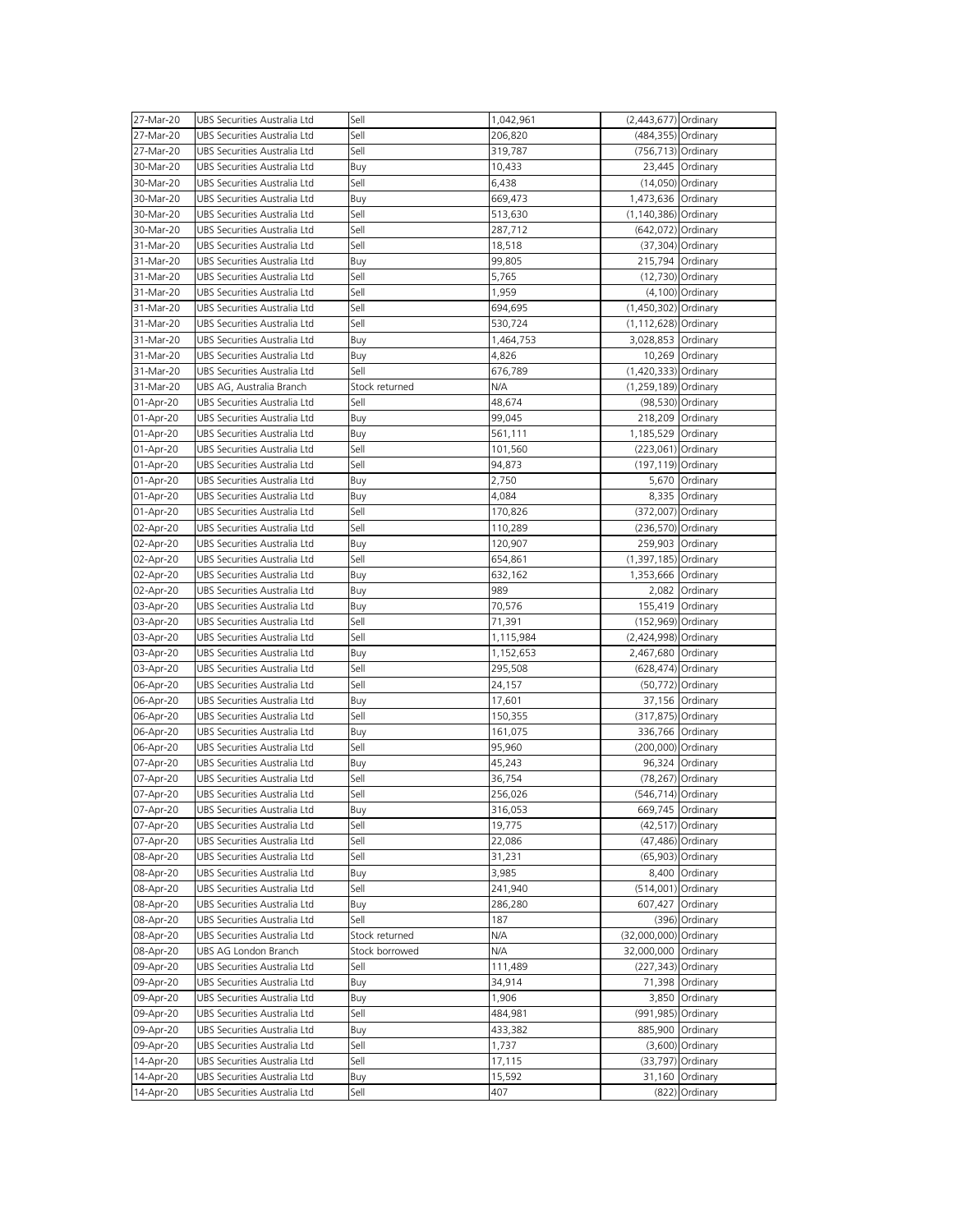|                        | UBS Securities Australia Ltd | Sell           | 933              |                      | (1,905) Ordinary    |
|------------------------|------------------------------|----------------|------------------|----------------------|---------------------|
| 14-Apr-20              |                              |                |                  |                      |                     |
| 14-Apr-20              | UBS Securities Australia Ltd | Sell           | 208,977          | (415,958) Ordinary   |                     |
| 14-Apr-20              | UBS Securities Australia Ltd | Buy            | 164,039          |                      | 322,594 Ordinary    |
| 15-Apr-20              | UBS Securities Australia Ltd | Sell           | 13,782           |                      | (28,001) Ordinary   |
| 15-Apr-20              | UBS Securities Australia Ltd | Buy            | 15,174           |                      | 31,075 Ordinary     |
| 15-Apr-20              | UBS Securities Australia Ltd | Sell           | 1,857            |                      | $(3,810)$ Ordinary  |
|                        |                              |                |                  |                      |                     |
| 15-Apr-20              | UBS Securities Australia Ltd | Buy            | 113,387          |                      | 230,180 Ordinary    |
| 15-Apr-20              | UBS Securities Australia Ltd | Sell           | 123,548          | (252,139) Ordinary   |                     |
| 15-Apr-20              | UBS Securities Australia Ltd | Sell           | 46,164           |                      | (94,058) Ordinary   |
| 15-Apr-20              | UBS Securities Australia Ltd | Buy            | 3,725            |                      | 7,680 Ordinary      |
| 15-Apr-20              | UBS Securities Australia Ltd | Buy            | 7,957            |                      | 16,400 Ordinary     |
|                        |                              |                |                  |                      |                     |
| 16-Apr-20              | UBS Securities Australia Ltd | Sell           | 24,274           |                      | (51,978) Ordinary   |
| 16-Apr-20              | UBS Securities Australia Ltd | Buy            | 30,694           |                      | 65,711 Ordinary     |
| 16-Apr-20              | UBS Securities Australia Ltd | Sell           | 1,655            |                      | $(3,480)$ Ordinary  |
| 16-Apr-20              | UBS Securities Australia Ltd | Sell           | 11,375           |                      | (25,000) Ordinary   |
| 16-Apr-20              | UBS Securities Australia Ltd | Buy            | 314,249          | 673,342 Ordinary     |                     |
| 16-Apr-20              | UBS Securities Australia Ltd | Sell           | 113,900          | (245,579) Ordinary   |                     |
|                        |                              |                |                  |                      |                     |
| 16-Apr-20              | UBS Securities Australia Ltd | Sell           | 373,796          | (795,650) Ordinary   |                     |
| 16-Apr-20              | UBS Securities Australia Ltd | Buy            | 3,250            |                      | 6,771 Ordinary      |
| 16-Apr-20              | UBS Securities Australia Ltd | Sell           | 59,296           | (129,467) Ordinary   |                     |
| 16-Apr-20              | UBS Securities Australia Ltd | Sell           | 21,396           |                      | (46,717) Ordinary   |
| 16-Apr-20              | UBS AG London Branch         | Sell           | 24,276           |                      | (51,978) Ordinary   |
|                        |                              |                |                  |                      |                     |
| 17-Apr-20              | UBS Securities Australia Ltd | Buy            | 17,549           |                      | 35,568 Ordinary     |
| 17-Apr-20              | UBS Securities Australia Ltd | Sell           | 27,722           |                      | (56,073) Ordinary   |
| 17-Apr-20              | UBS Securities Australia Ltd | Sell           | 92,394           | (187,602) Ordinary   |                     |
| 17-Apr-20              | UBS Securities Australia Ltd | Buy            | 153,182          |                      | 311,725 Ordinary    |
| 20-Apr-20              | UBS Securities Australia Ltd | Sell           | 9,001            |                      | $(18,264)$ Ordinary |
| 20-Apr-20              | UBS Securities Australia Ltd | Buy            | 6,779            |                      | 13,848 Ordinary     |
|                        |                              |                |                  |                      |                     |
| 20-Apr-20              | UBS Securities Australia Ltd | Buy            | 52,744           |                      | 106,662 Ordinary    |
| 20-Apr-20              | UBS Securities Australia Ltd | Sell           | 46,533           |                      | (94,734) Ordinary   |
| 21-Apr-20              | UBS Securities Australia Ltd | Sell           | 19,608           |                      | (40,520) Ordinary   |
| 21-Apr-20              | UBS Securities Australia Ltd | Buy            | 27,183           |                      | 56,372 Ordinary     |
| 21-Apr-20              | UBS Securities Australia Ltd | Sell           | 52,741           | (108,878) Ordinary   |                     |
| 21-Apr-20              | UBS Securities Australia Ltd | Buy            | 301,655          |                      | 626,100 Ordinary    |
|                        |                              |                |                  |                      |                     |
| 21-Apr-20              | UBS Securities Australia Ltd | Sell           | 164,254          | (339,438) Ordinary   |                     |
| 21-Apr-20              | UBS Securities Australia Ltd | Sell           | 1,073            |                      | $(2,200)$ Ordinary  |
|                        |                              |                |                  |                      |                     |
| 21-Apr-20              | UBS Securities Australia Ltd | Sell           | 1,093,886        | (2,278,930) Ordinary |                     |
|                        | UBS Securities Australia Ltd |                |                  |                      |                     |
| 22-Apr-20              |                              | Buy            | 28,560           |                      | 59,179 Ordinary     |
| 22-Apr-20              | UBS Securities Australia Ltd | Sell           | 25,133           |                      | (51,895) Ordinary   |
| 22-Apr-20              | UBS Securities Australia Ltd | Buy            | 59,904           |                      | 123,743 Ordinary    |
| 22-Apr-20              | UBS Securities Australia Ltd | Sell           | 116,927          | (242,839) Ordinary   |                     |
| 22-Apr-20              | UBS Securities Australia Ltd | Stock borrowed | N/A              | 5,000,000 Ordinary   |                     |
| 23-Apr-20              | UBS Securities Australia Ltd | Sell           | 8,724            |                      | (17,728) Ordinary   |
| 23-Apr-20              | UBS Securities Australia Ltd | Buy            | 1,351            |                      | 2,757 Ordinary      |
|                        |                              |                |                  |                      |                     |
| 23-Apr-20              | UBS Securities Australia Ltd | Sell           | 1,171            |                      | $(2,365)$ Ordinary  |
| 23-Apr-20              | UBS Securities Australia Ltd | Buy            | 28,907           |                      | 58,885 Ordinary     |
| 23-Apr-20              | UBS Securities Australia Ltd | Sell           | 11,256           |                      | (22,740) Ordinary   |
| 23-Apr-20              | UBS AG London Branch         | Stock returned | N/A              | (5,000,000) Ordinary |                     |
| 24-Apr-20              | UBS Securities Australia Ltd | Sell           | 19,273           |                      | (38,904) Ordinary   |
| 24-Apr-20              | UBS Securities Australia Ltd | Buy            | 15,303           |                      | 30,928 Ordinary     |
|                        |                              |                |                  |                      |                     |
| 24-Apr-20              | UBS Securities Australia Ltd | Sell           | 592              |                      | (1,196) Ordinary    |
| 24-Apr-20              | UBS Securities Australia Ltd | Buy            | 17,894           |                      | 36,518 Ordinary     |
| 24-Apr-20              | UBS Securities Australia Ltd | Sell           | 24,500           |                      | (50,000) Ordinary   |
| 24-Apr-20              | UBS Securities Australia Ltd | Sell           | 25,055           |                      | (50,791) Ordinary   |
| 24-Apr-20              | UBS Securities Australia Ltd | Buy            | 50,544           |                      | 102,109 Ordinary    |
|                        | UBS Securities Australia Ltd | Sell           | 15,096           |                      |                     |
| 27-Apr-20              |                              |                |                  |                      | (29,739) Ordinary   |
| 27-Apr-20              | UBS Securities Australia Ltd | Buy            | 13,610           |                      | 27,329 Ordinary     |
| 27-Apr-20              | UBS Securities Australia Ltd | Sell           | 9,407            |                      | (18,863) Ordinary   |
| 27-Apr-20              | UBS Securities Australia Ltd | Sell           | 2,470            |                      | (4,940) Ordinary    |
| 27-Apr-20              | UBS Securities Australia Ltd | Buy            | 2,020            |                      | 4,000 Ordinary      |
| 27-Apr-20              | UBS Securities Australia Ltd | Sell           | 81,906           | (163,551) Ordinary   |                     |
|                        | UBS Securities Australia Ltd |                |                  |                      |                     |
| 27-Apr-20<br>28-Apr-20 | UBS Securities Australia Ltd | Buy<br>Buy     | 87,247<br>15,977 | 174,563 Ordinary     | 32,296 Ordinary     |